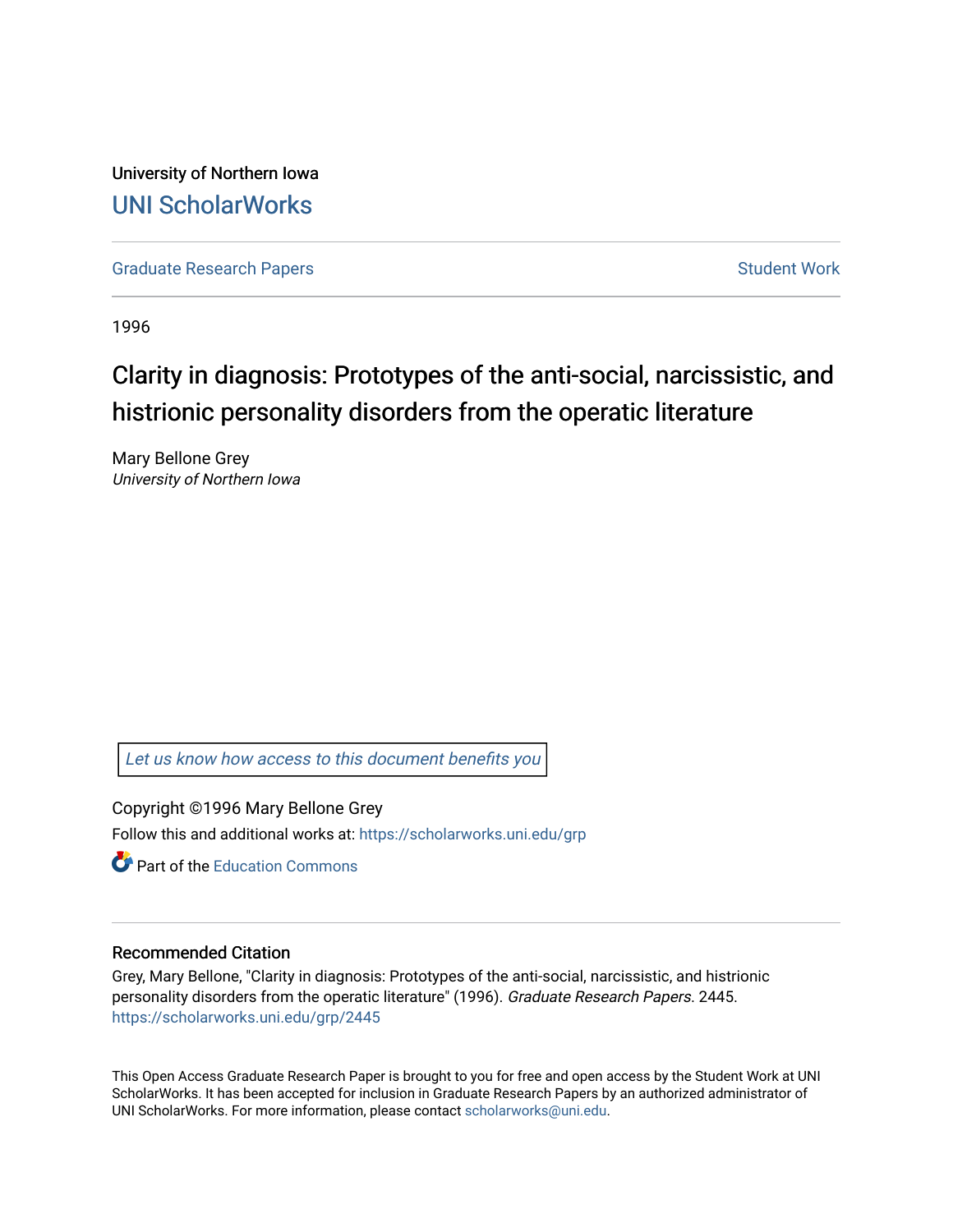### Clarity in diagnosis: Prototypes of the anti-social, narcissistic, and histrionic personality disorders from the operatic literature

### Abstract

A person with a personality disorder (PD) has a pervasive, long term, maladaptive way of interacting with the world (American Psychiatric Association, 1994). Costello (1996) described the lives of persons with PDs as chaotic. They are inflexible and rigid in terms of their reactions, and do not have the ability to change their maladaptive ways of interacting in society (Millon, 1981).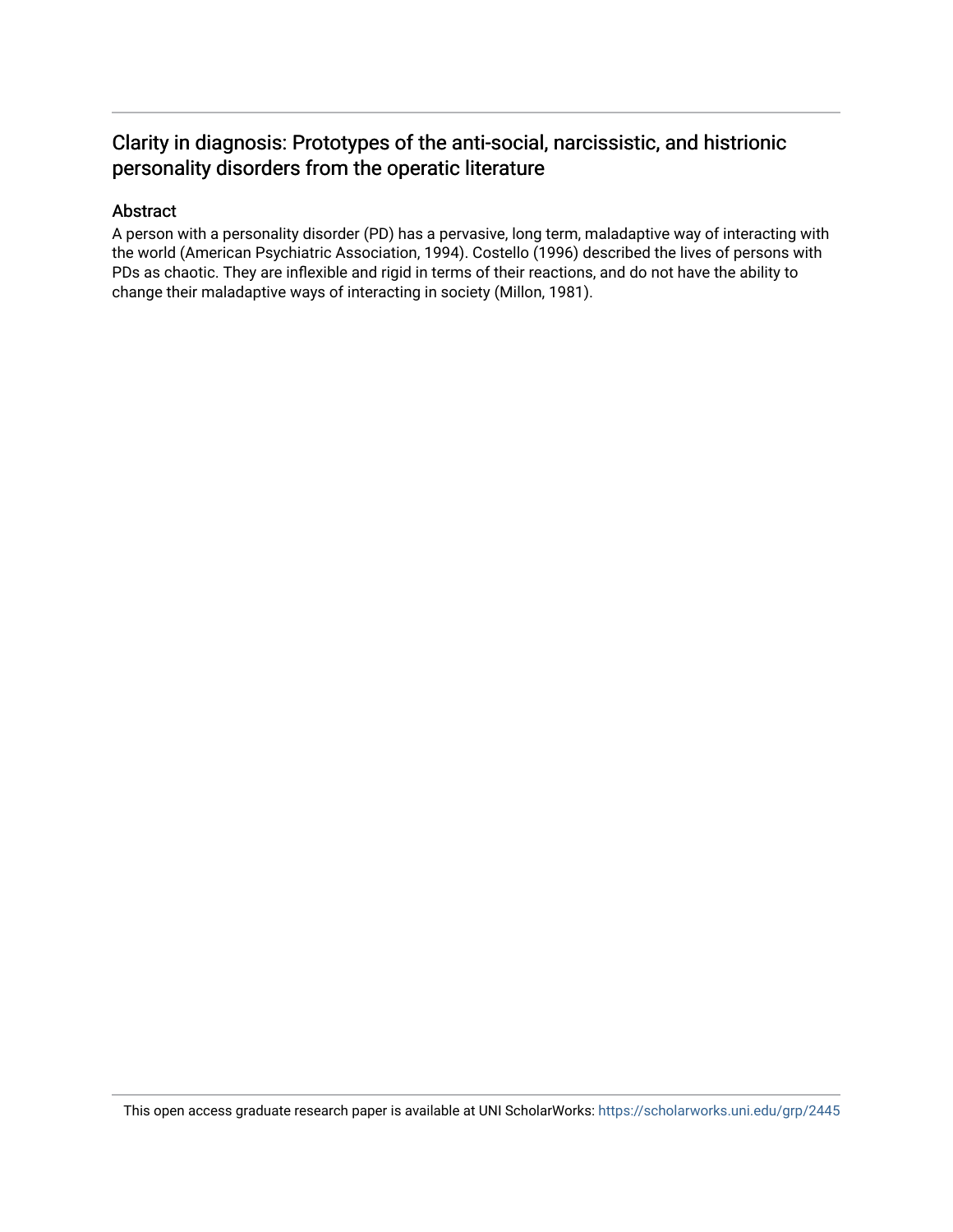### CLARITY IN DIAGNOSIS: PROTOTYPES OF THE ANTI-SOCIAL, NARCISSISTIC, AND HISTRIONIC PERSONALITY DISORDERS FROM THE OPERATIC LITERATURE

A Research Paper Presented to The Department of Educational Administration and Counseling

University of Northern Iowa

In Partial Fulfillment

of the Requirements for the Degree

Masters of Arts

by Mary Bellone Grey December 1996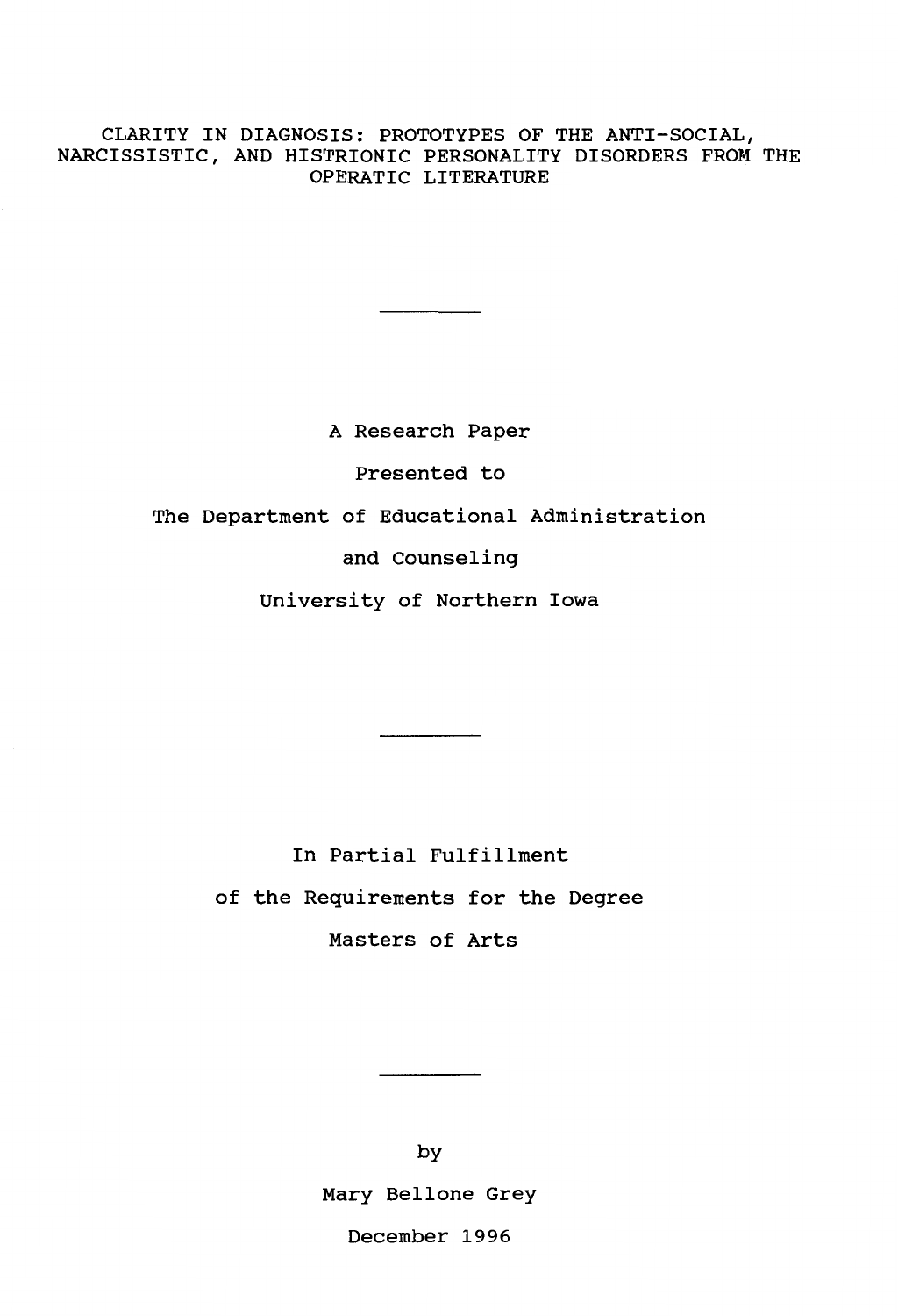This Research Paper by: Mary Bellone Grey

Entitled: CLARITY IN DIAGNOSIS: PROTOTYPES OF THE ANTI-SOCIAL, NARCISSISTIC, AND HISTRIONIC PERSONALITY DISORDERS FROM THE OPERATIC LITERATURE

has been approved as meeting the research paper requirements for the degree of Master of Arts

Audrey L. Smith

 $\leftarrow$ 

Advisor/Director of Research Paper

Terry Kottman

 $10 - 2 - 96$ 

Date Approved eacond Reader of Research Paper

Michael D. Waggoner

 $\sqrt{b.3.96}$  Date Received Head, Department of Educational Administration and Counseling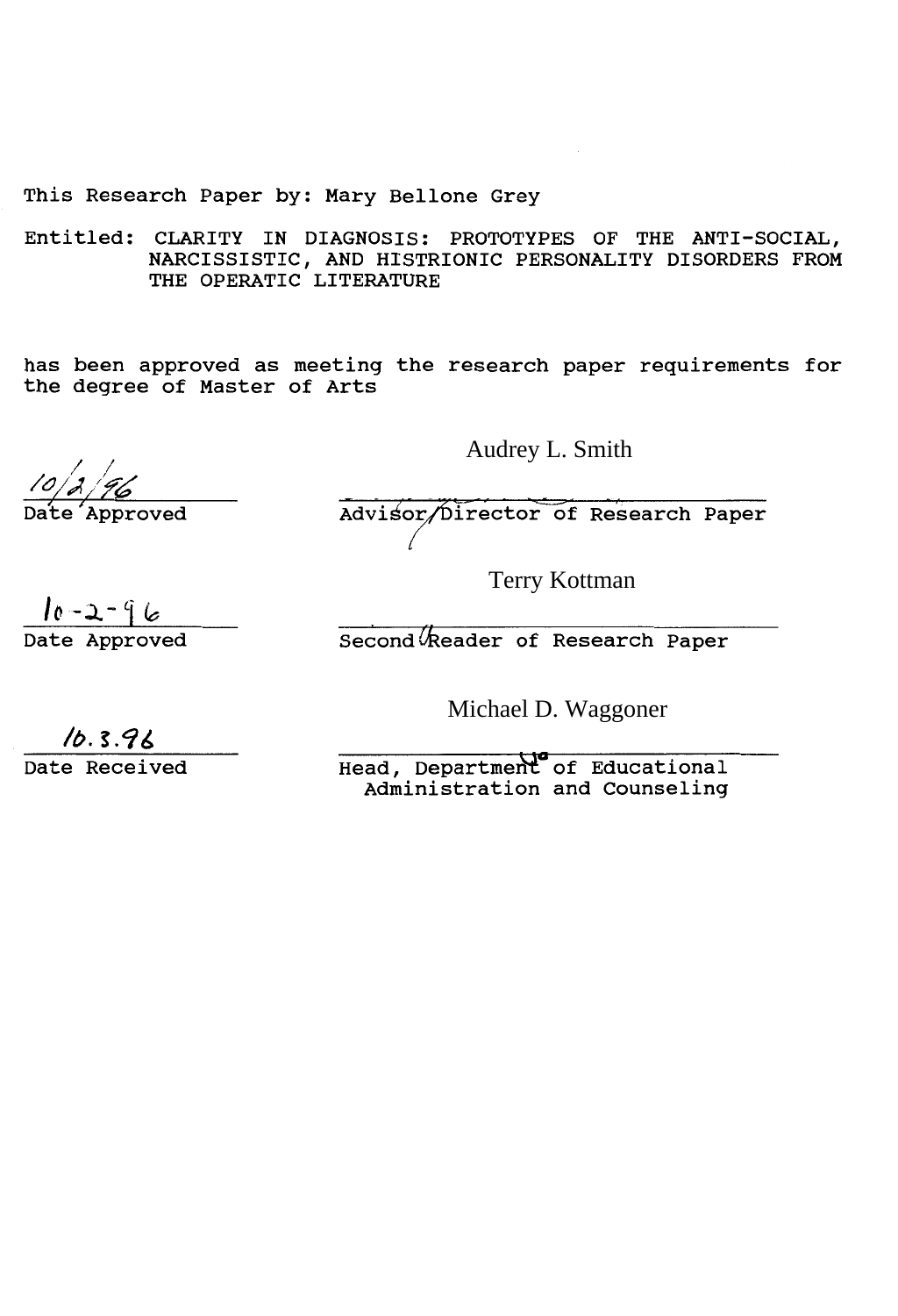### Introduction

A person with a personality disorder (PD) has a pervasive, long term, maladaptive way of interacting with the world (American Psychiatric Association, 1994). Costello (1996) described the lives of persons with PDs as chaotic. They are inflexible and rigid in terms of their reactions, and do not have the ability to change their maladaptive ways of interacting in society (Millon, 1981).

Gunderson (1988) stated that approximately 15 percent of the population (approximately 40 million people) in the United States have personality disorders (PDs). He estimated that between 30%- 50% of this population seek psychotherapy. Regier, Goldberg, and Taube (1978) and Schurman, Kramer, and Mitchell (1985) estimated that half of the people who seek help for mental illness do so only through medical personnel. Emerson, Pankrantz, Joos, and Smith (1994) stated that of this population who seek only medical help approximately half have PDs.

Because a great number of people are affected by personality disorders, it is probable that all mental health clinicians will come into contact with them. Therefore, it is very important for clinicians to recognize presenting characteristics of the different personality disorders in order to develop and implement appropriate treatment plans.

Unfortunately, the task of diagnosing a client with a personality disorder is complicated and subject to error. Not only does the clinician have the issue of determining which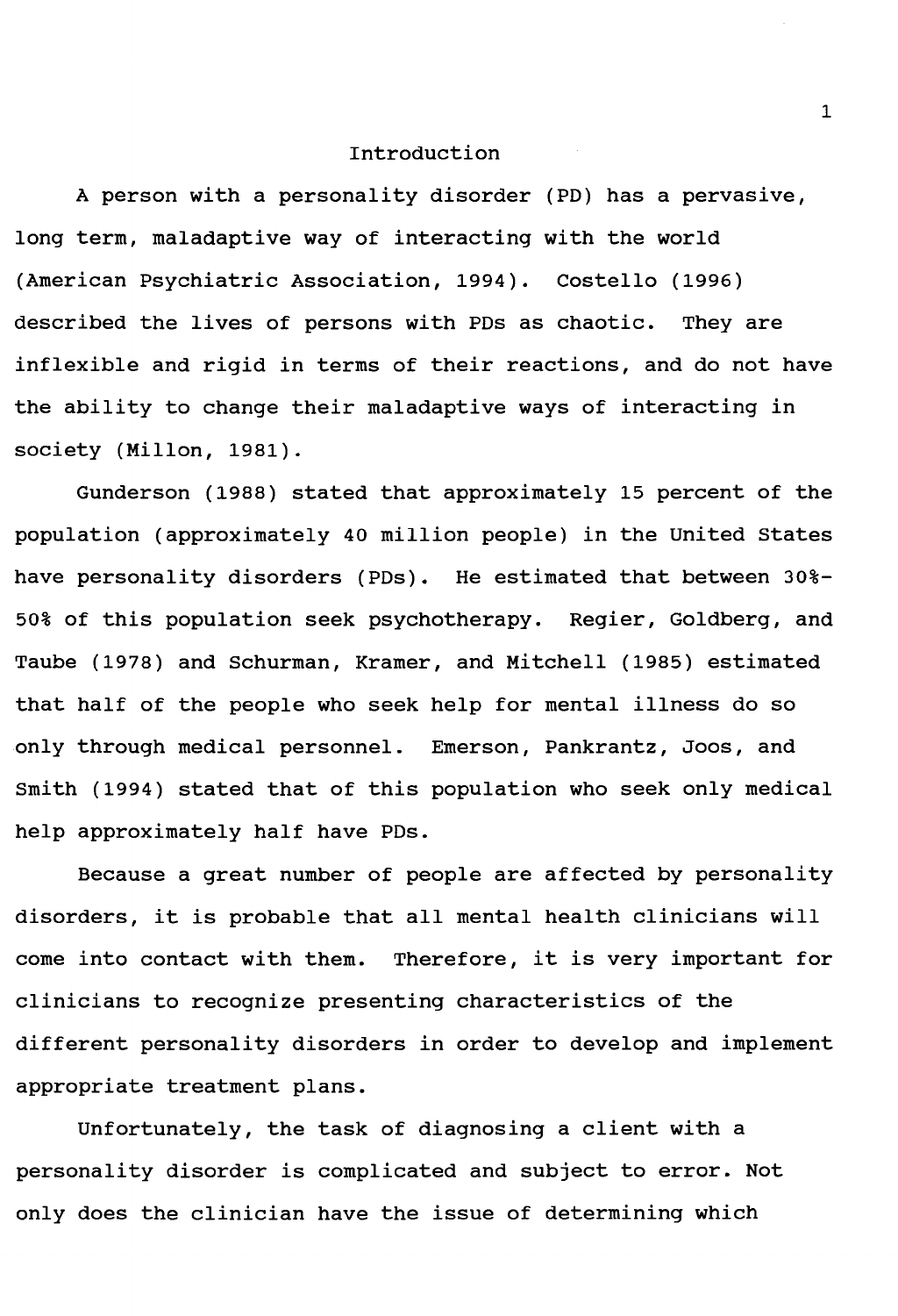criteria to use in order to diagnose the client, but he or she also must determine how this individual presents his or her symptomology. Clients who have the same personality disorder will not necessarily have the same presenting criteria. Within the diagnostic grouping of PDs, many of the disorders have overlapping symptoms (Benjamin, 1993). Depending on the client's presentation during the period of assessment, symptomology may point in a variety of different directions, and depending on the clinician's background and experience, he or she may choose between several different diagnoses.

The American Psychiatric Association's answer to the need for a common language among mental health professions was the publication in 1952 of the Diagnostic and Statistical Manual of Mental Disorders (DSM). The DSM is now in its fourth edition and is recognized as the most frequently used reference in the field of mental health (Frances, Widiger, & Pincus, 1989; Kirk, & Kutchins, 1992).

Although the  $DSM-IV$  (1994) is a standard reference, it can be a daunting book for a practitioner or for a student who is just learning to diagnose. Even when it is clear what behavioral criteria need to be present for a particular diagnosis, the person giving the diagnosis may not recognize a client who is exhibiting those behaviors (Costello, 1996).

One possible way to make the  $DSM-IV$  (1994) less daunting would be to provide clinicians and trainees with concrete examples of individuals who manifest many of the symptoms of a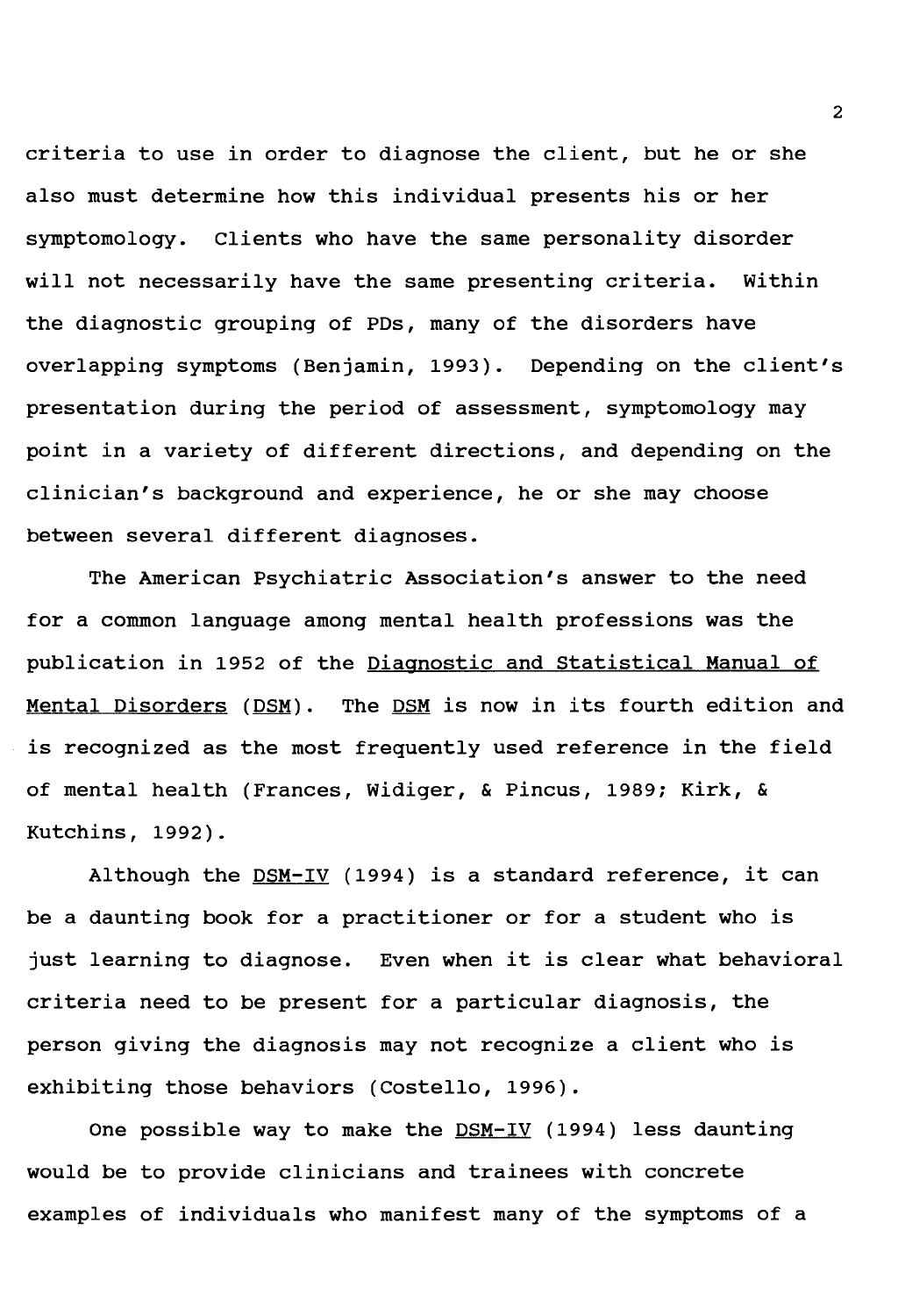specific disorder. This would help those making diagnoses to more clearly recognize symptomatic behaviors. Operatic literature seems to be a particularly rich resource for providing concrete examples of psychopathology.

One advantage of using a character from an opera as a prototype is that it allows the clinician to see the character/client outside the therapeutic context. Several researchers (Benjamin, 1993; Zimmerman, 1994; Zimmerman, Pfohl, Stangl, & Corenthal, 1986) suggested that a personality disorder cannot be accurately diagnosed without understanding how the person acts in the context of his or her life. Thinking about a person within the context of the opera may offer a helpful diagnostic aid. If a clinician were able to refer to characters already portrayed in the operatic literature as examples of persons with different PDs, it would perhaps help the clinician achieve diagnostic clarity.

The purpose of this paper is to study whether behaviors and attributes of selected characters depicted in operatic literature meet the criteria for certain personality disorders established by the DSM-IV **(APA,** 1994). The specific PDs to be studied are the Narcissistic and Anti-Social PDs compared with the character Don Giovanni from Mozart's opera Don Giovanni (da Ponte, 1983/1787) and the Histrionic PD compared with Musetta from Puccini's opera La Boheme (Giacosa, & Illica, 1986/1896).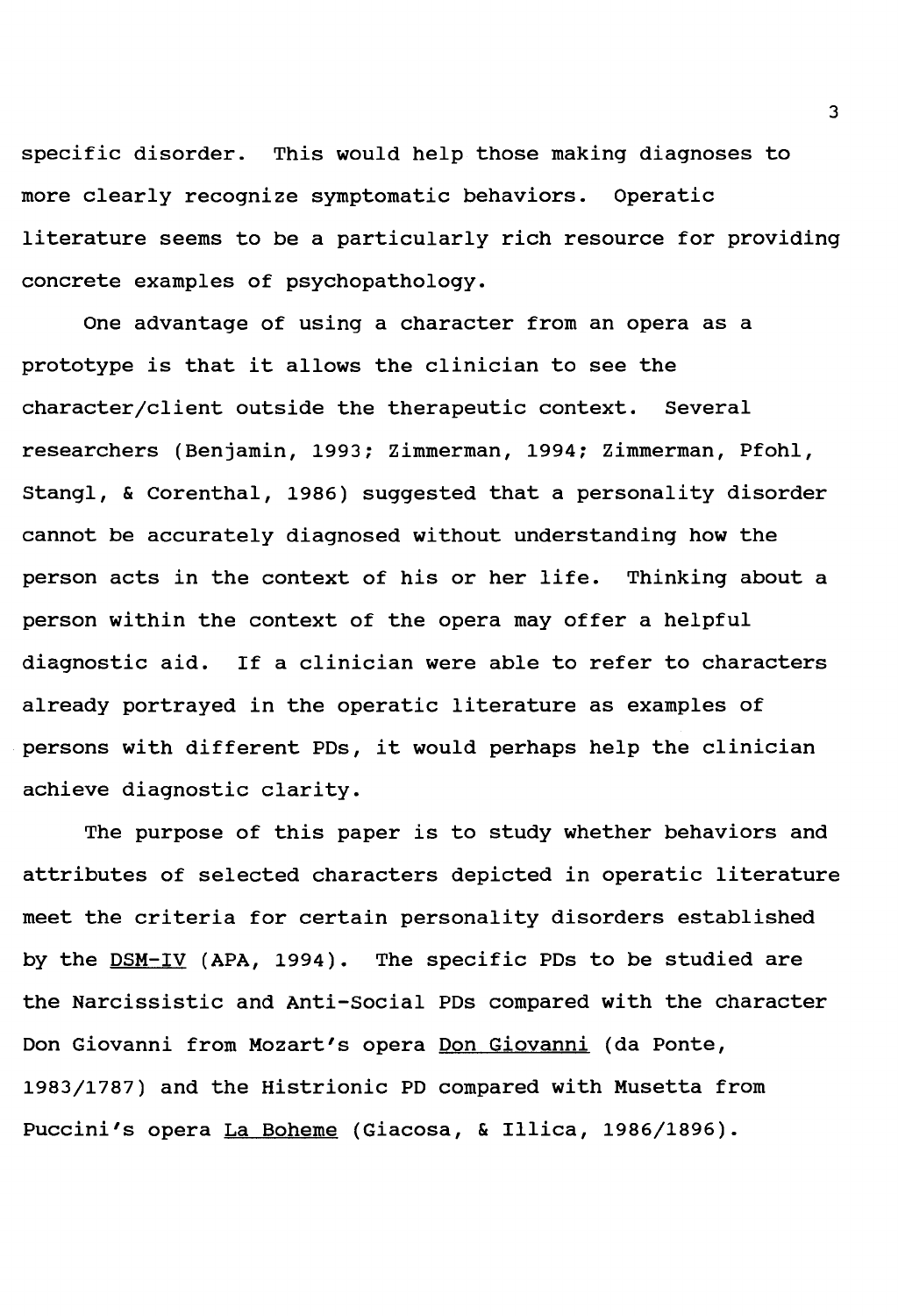Background Information Regarding the Nosology for Mental Illness

Beginning in the 1880s, the staff of the United states census bureau started to gather statistics on mental illness (APA, 1994; Grob, 1991). These data initially used in the census were very limited in their scope. By 1948, several nomenclatures had been developed for the purpose of collecting statistics on mental illness and for use in inpatient wards (APA, 1994). Two of these nomenclatures were the American Psychiatric Association's (1933) standard Classified Nomenclature of Disease and the World Health Organization's (WHO, 1948) sixth edition of the Manual of the International Statistical Classification of Diseases. Injuries and causes of Death (ICD) (Grob, 1991; Widiger, Frances, Pincus, Davis, & First, 1991). The sixth edition of the ICD (WHO, 1948) was the first to include classifications for mental disorders.

Although publications of the **APA (APA,** 1933) and the WHO (WHO, 1948) were available, neither of them were suitable for diagnostic use outside of an institution. In the 1950s, the U.S. Army needed an expanded nomenclature to communicate about a broader variety of mental disorders which had been presented by troops after World War II (Grob, 1991; Widiger et al., 1991). Members of the APA wanted personality disorders and transient stress reactions included in a diagnostic system since the diagnoses that were currently available only applied to the severely mentally ill who were institutionalized (Grob, 1991; Widiger et al., 1991).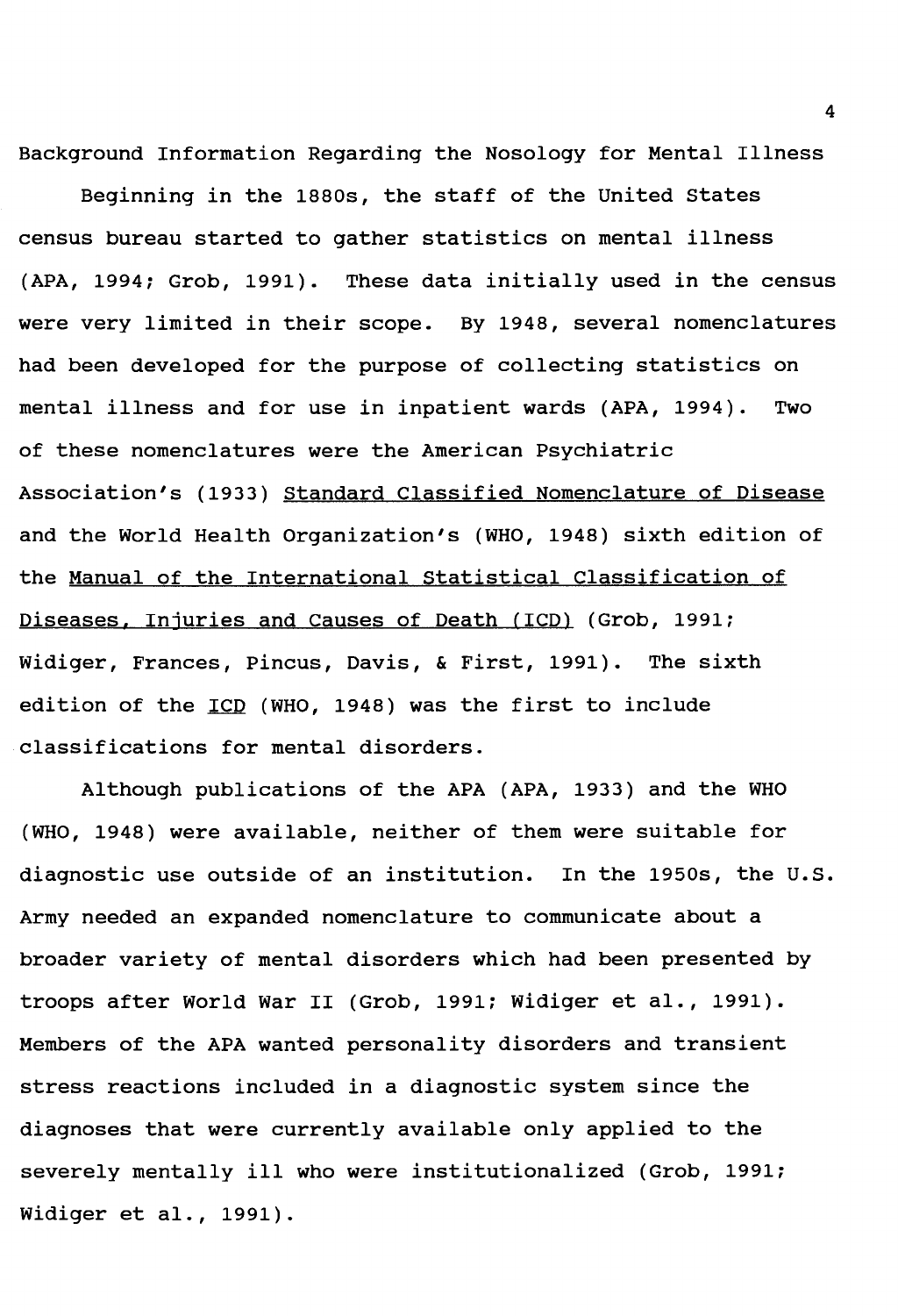In addition, clinicians criticized the failure of the Manual of the International Statistical Classification of Diseases. Injuries and Causes of Death (WHO, 1948) as well as the Standard Classified Nomenclature of Disease (APA, 1933) for their failure to recognize and include dementia, adjustment disorders, and many personality disorders (Widiger et al., 1991). In reaction to this lack of support, the WHO put E. Stengel, a British psychiatrist, in charge of an extensive review of issues surrounding diagnosis. In 1952, the American Psychiatric Association (APA), drawing from Armed Forces and Veterans Administration systems, developed its own publication, the Diagnostic and statistical Manual of Mental Disorders (APA, 1952) which was referred to as the DSM (Grob, 1991; Widiger et al., 1991).

The DSM-I (1952) was the first book developed to focus on clinical application for diagnosis in psychiatry. It was structured as a glossary of diagnostic categories and their descriptions. The DSM-I approached mental illness from a medical model and described mental disorders as "reactions of the personality to psychological, social and biological factors" **(APA,** 1994, **p.xvii).** 

The first edition of the DSM (1952) was written by means of the "consensus of experts" (Kendler, 1990, p. 969). This consensus was based on "historical perspective, current diagnostic usage, personal opinion, clinical experience, and the modest amount of... research literature" (p. 969).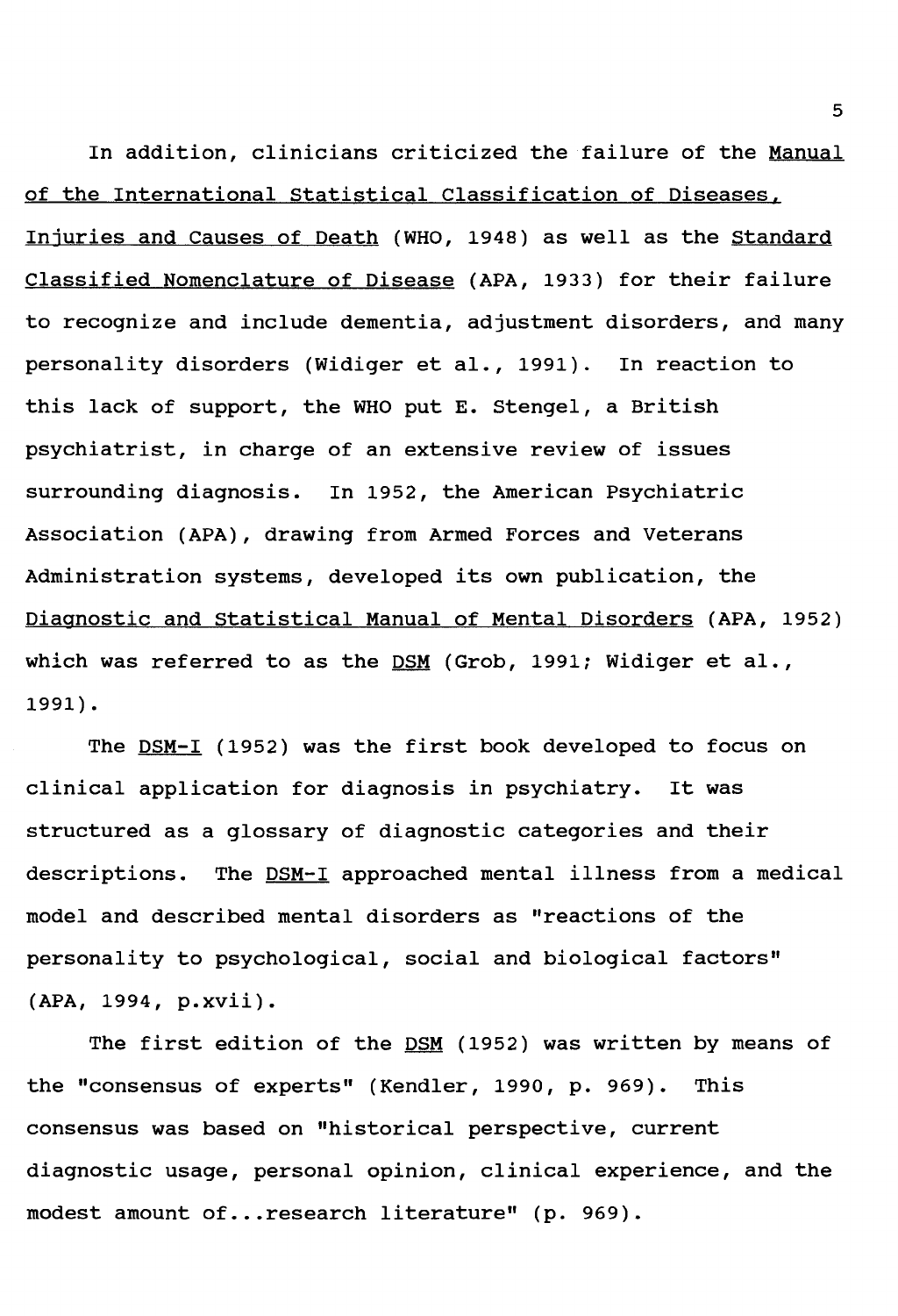The WHO incorporated much of the Army's expanded terminology into the  $ICD-8$  (WHO, 1968). In 1968, the  $DSM-II$  (APA, 1968) was</u></u> published and written to conform with the ICD-8 (WHO, 1968). However, the DSM-II (APA, 1968) included 39 categories not found in the ICD-8 (WHO, 1968) and left out 4 that had been included. The DSM-II (APA, 1968) was based on the " 'best clinical judgement and experience' of a committee and its consultants" (Feighner in Widiger et al., p. 281).

The publication of the DSM-III (APA, 1980) delineated a major shift in the classification of mental disorders because the members of the APA wanted this publication to be based on empirical evidence (APA, 1994). To this end, several modifications were made. First, explicit criteria sets were established for every disorder. Second, a five axis diagnostic system was developed. Clinical disorders were listed on the first axis; personality disorders and mental retardation were listed on the second; medical conditions were listed on the third; psychosocial and environmental stressors were listed on the fourth; and a global assessment of functioning was listed on the fifth. The last axis listed disorders descriptively rather than theoretically.

In the **DSM-III** (APA, 1980), an attempt was made through field studies to rate the criteria sets for reliability and validity. One difficulty was that very limited research was available. Therefore, the publication again had more "expert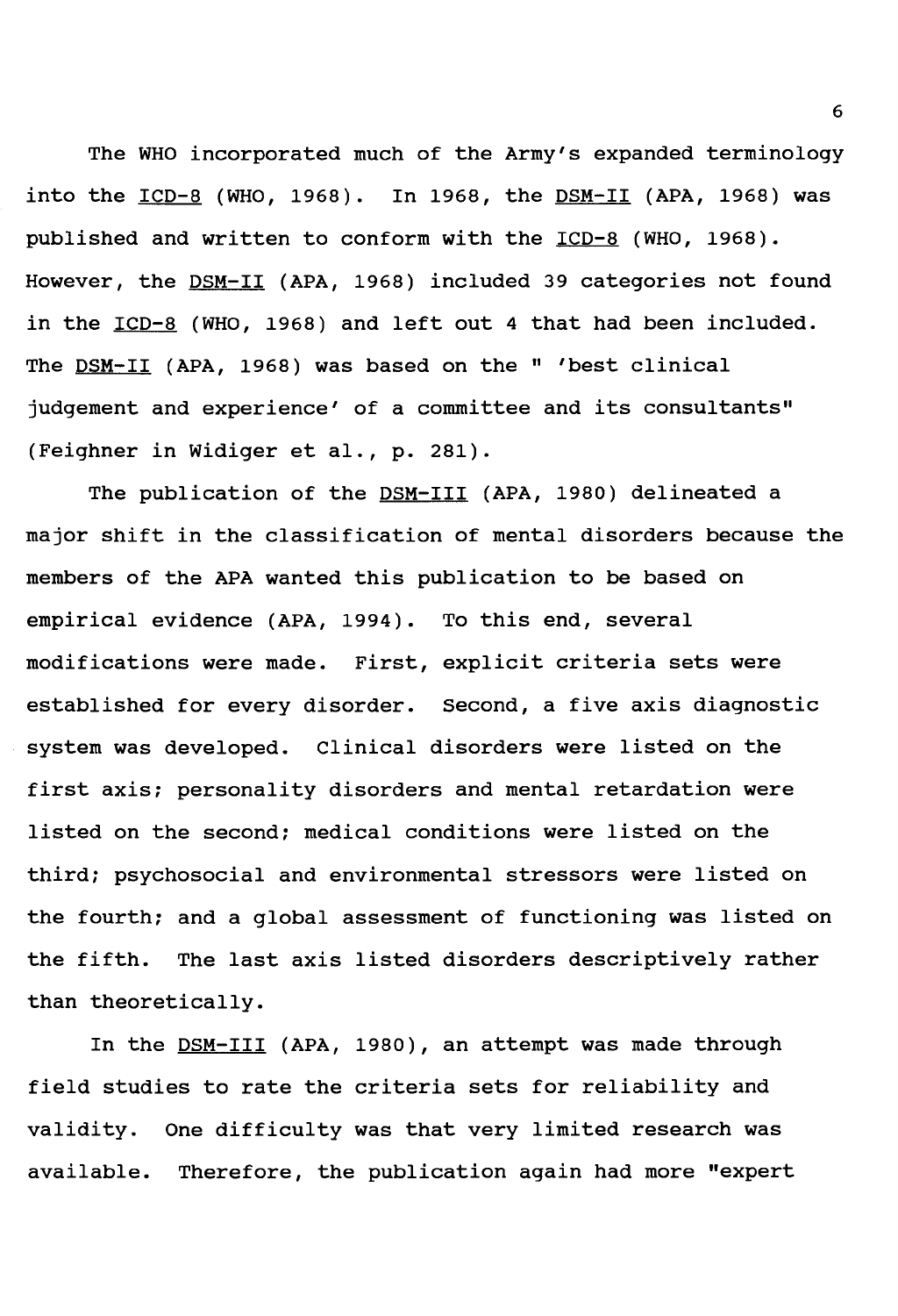opinion" swaying the content of the text than it had of scientific testing (Widiger et al., 1991).

The DSM-III-R (APA, 1987) a revision of the DSM-III (APA, 1980), was developed to clarify criteria that were either inconsistent across categories, unclear, or even contradictory. The major change that took place between the DSM-III (APA, 1980) and the DSM-III-R (APA, 1987), was that the latter volume based criteria on clinical diagnosis rather than on the reliability of the existing criteria (Widiger et al., 1991).

The DSM-IV (APA, 1994), the most recent addition to the science of classification, was developed to be used in conjunction with the ICD-10 (WHO, 1990). An attempt was made to "maximize the impact of research" on the committees who wrote this edition and "to document the empirical support for any revisions that are implemented" (Widiger et al., 1991, p. 282).

### Issues in Diagnosis

There are a number of issues which complicate the diagnostic process in general and the diagnosis of personality disorders in particular. complications in general diagnosis include different types of variance as well as diagnostic fit.

Ashby (personal communication, March, 1996) saw general diagnostic difficulties in terms of four kinds of variance. The first type of variance is based on the idea that all clients are unique and may present symptoms differently. This is "natural variance." The second, "information variance," occurs when more than one clinician is interviewing the client. Due to the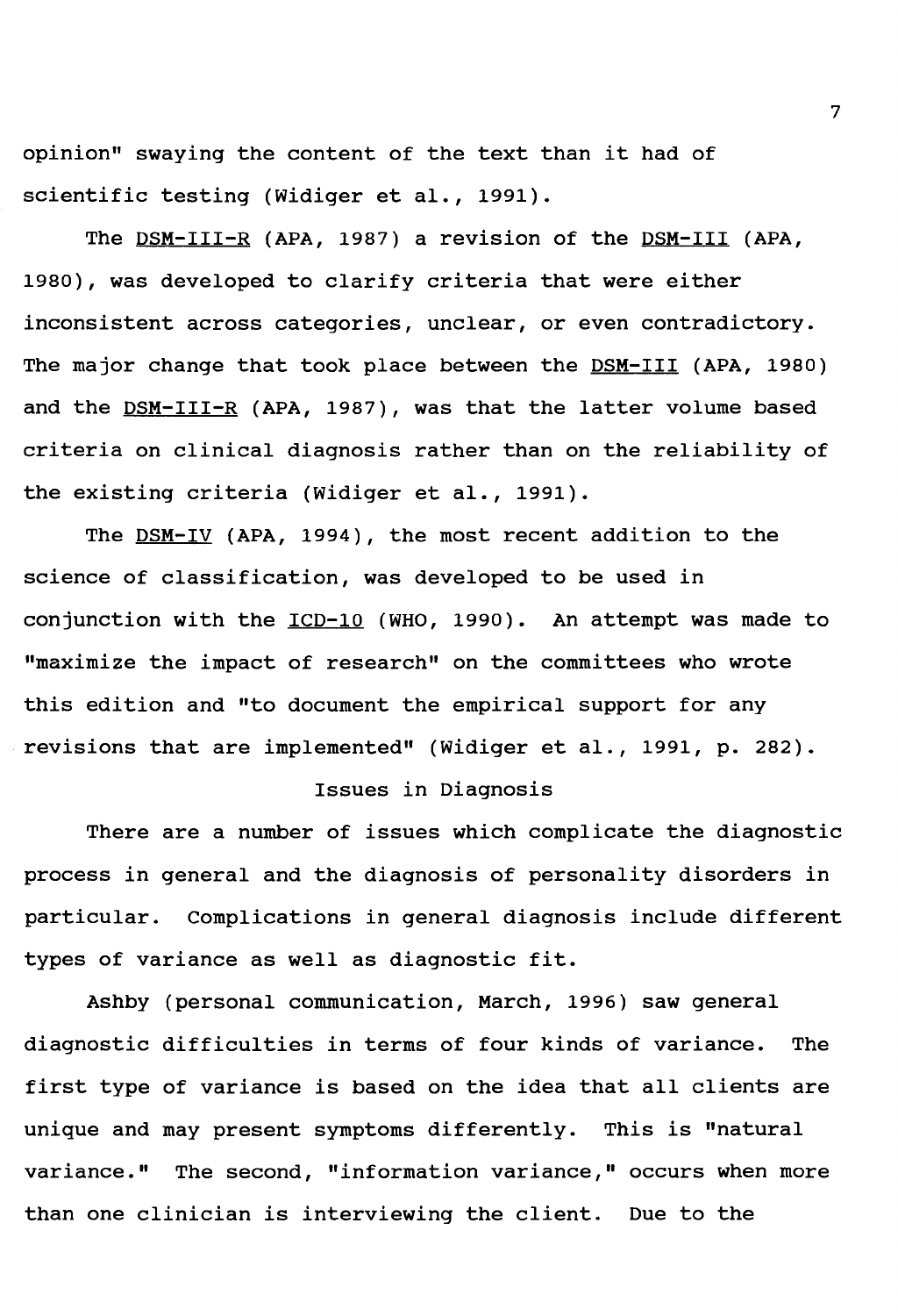difference in interviewing styles and the interaction with the client each clinician will come away with differing information. The third type of variance is a clinician's distinct style of "observation and interpretation." Two clinicians presented with the same information may arrive at different answers based on their background and experience. The last type of variance is "criterion variance." This is the variance that occurs **when**  clinicians use different criteria sets to diagnose clients. For instance, one clinician might use the DSM-III (APA, 1980), while another might use the DSM-IV (APA, 1994) (Ashby, personal communication, March, 1996).

Davis, Blashfield, and McElroy (1993) addressed the issue of complications in diagnostic fit caused by the use of different models. The polythetic model requires that a specific number of criteria are presented by the client in order to be given that specific diagnosis. However, if the client is short by one criterion, the diagnosis should not be given. The  $DSM-IV$ (APA,1994) was designed to be used with the polythetic model (Davis, Blashfield, & McElroy, 1993).

The difficulty with this requirement is that not all criteria are equally important. If more severe criteria for the disorder are met, and the client's life is disrupted significantly, the clinician may choose to give the diagnosis regardless of an insufficient number of criteria, using a weighted model rather than the polythetic (Ashby, personal communication, March, 1996; Davis, Blasfield, & McElroy, 1993).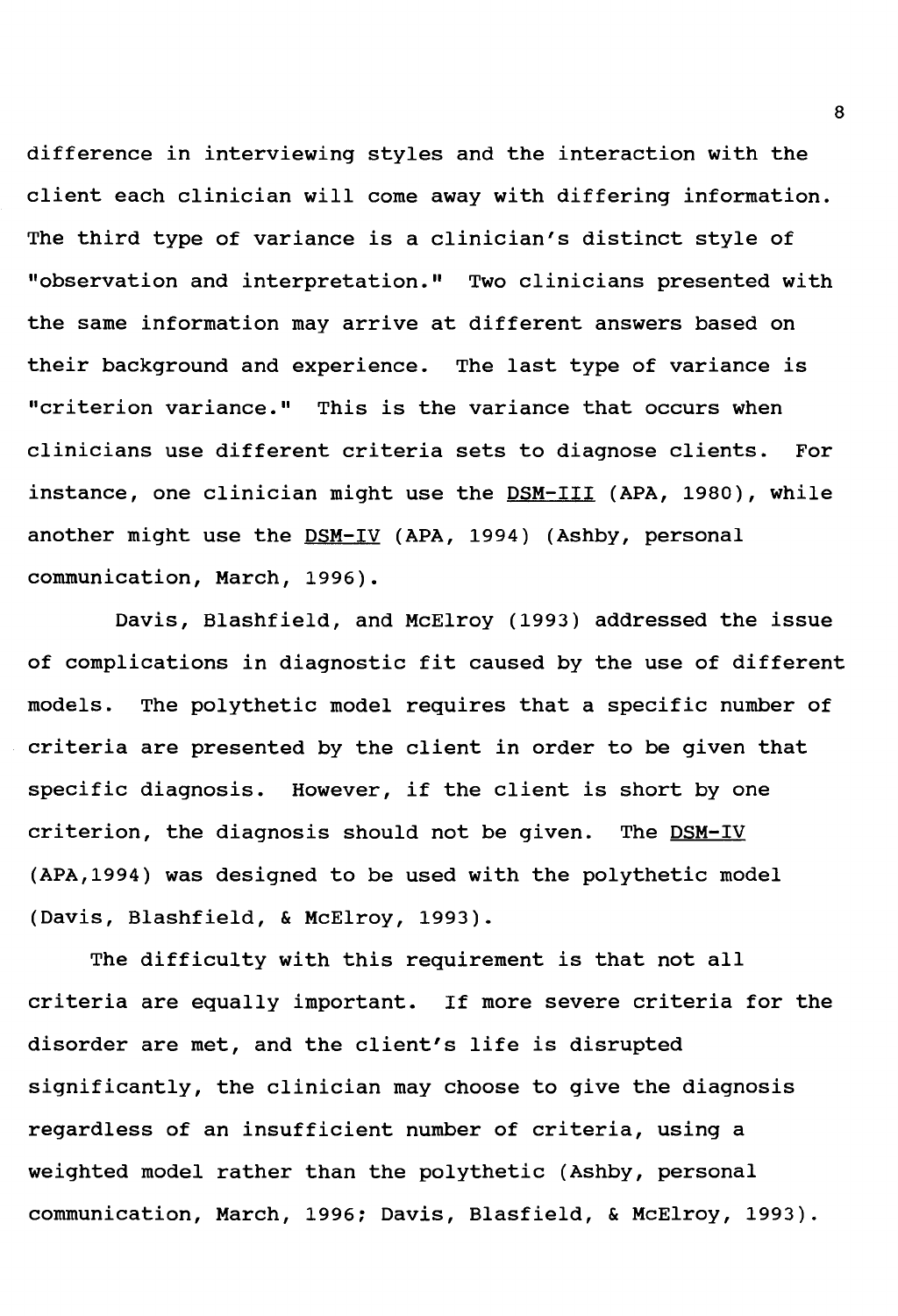Arriving at a consistent way to give a diagnosis for PDs has had been difficult. One complicating factor is that the science of categorizing mental disorders for "clinical utility" has only been in existence since 1917 (APA, 1994). A second complicating factor is that PDs were not considered a diagnostic category in any nosology until after World War II. The third factor complicating the diagnosis of persons with PDs is the lack of solid research data. The usual difficulties involved in behavioral science research are heightened by the numerous overlapping criteria established by the DSM-IV for each PD diagnosis (Costello, 1996). A fourth factor complicating diagnosis is that as the nosology of mental illness distinguishes and defines disorders, PDs among them, changes in diagnostic criteria occur (APA, 1994). Therefore, the same PDs that were in the DSM-III-R (APA, 1987) differ from those included in the DSM-IV **(APA,** 1994).

Criteria which overlap within, as well as between, diagnostic categories raise another problem in diagnosis. Due to the significant stress a PD can have in a person's life, persons with PDs are often given a diagnosis for an axis-I disorder as well as a PD diagnosis (Benjamin, 1993; Costello, 1996). It has also been shown that the criteria for different PDs overlap with each other, making it very possible for a client to be diagnosed with more than one PD (Benjamin, 1993; Nurnberg, Raskin, Levine, Pollack, Siegel, & Prince, 1991).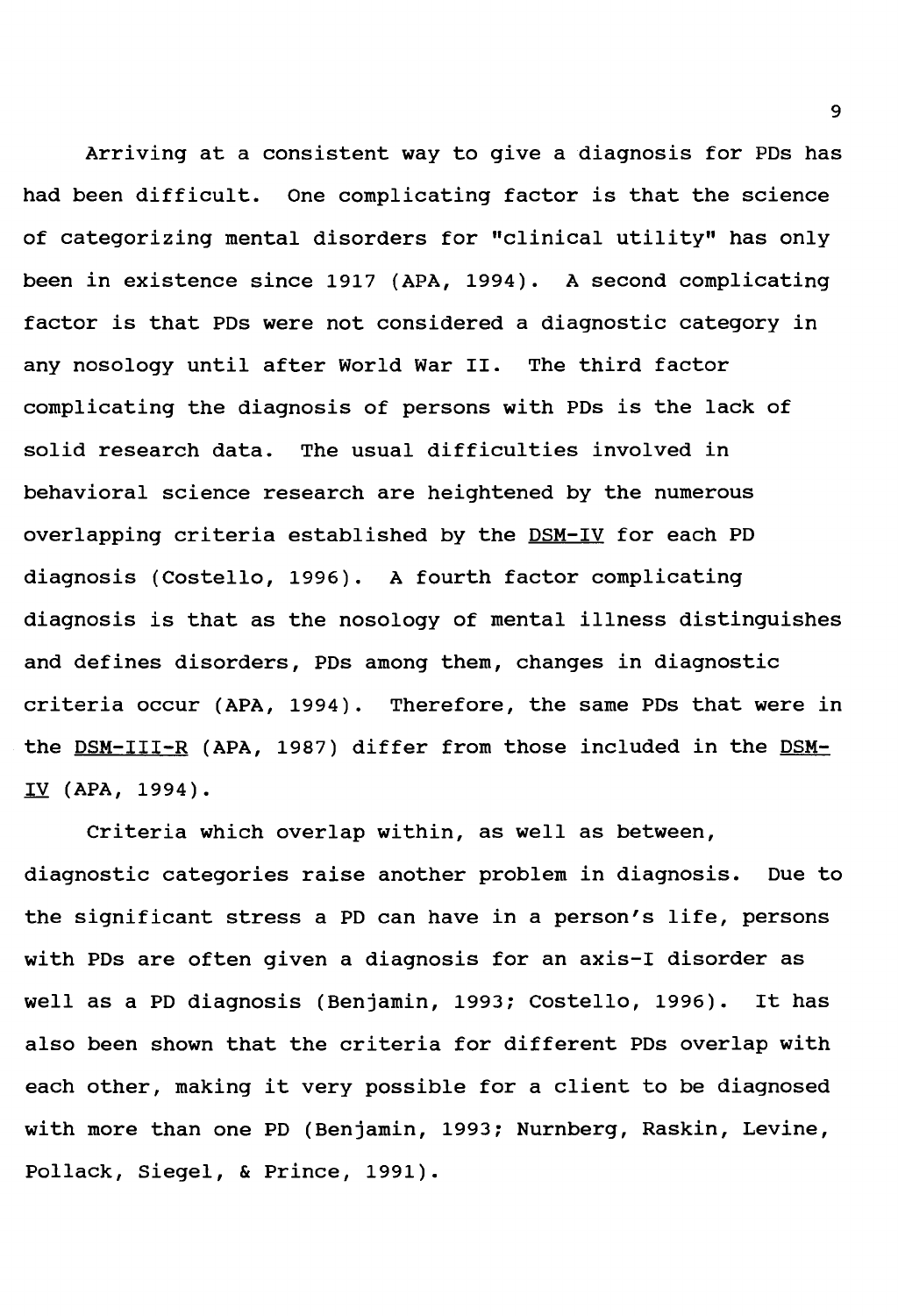Finally, the very nature of the information that is necessary to diagnose a client with a PD raises a complication. Within the therapeutic setting, the client's self-report and the clinician's observations are the sole basis for a diagnosis. An axis one diagnosis of a clinical disorder is straightforward, because the individual exhibits identifiable symptoms such as loss of appetite, an identifiable antecedent to a problem, fear of something specific, or loss of all joy, to name a few. In contrast, an axis two diagnosis of a PD is complex because the criteria are exaggerations or deficiencies of "normal" behaviors, and therefore most behaviors displayed by persons with PDs are not out of the ordinary, but are taken to the extreme. To establish the diagnosis of a PD, the clinician could ask questions such as "Are you vain and demanding?" or "Are you manipulative and exploitative?" (Benjamin, 1993, p. 5), but such a direct approach would not be likely to succeed. As Benjamin (1993) stated, "The traits of conning, manipulation, and making oneself the center of attention are likely to distort the diagnostic information obtained from the individual with a personality disorder" (p. 5).

Several researchers have studied the issue of whether an outside source of information about the client and the client's life may be necessary when diagnosing a personality disorder (Mann et al., 1989; Tryer et al., 1979; Zimmerman, 1994). In order for someone to be able to give a legitimate description of his or her own personality, he or she must have some ability to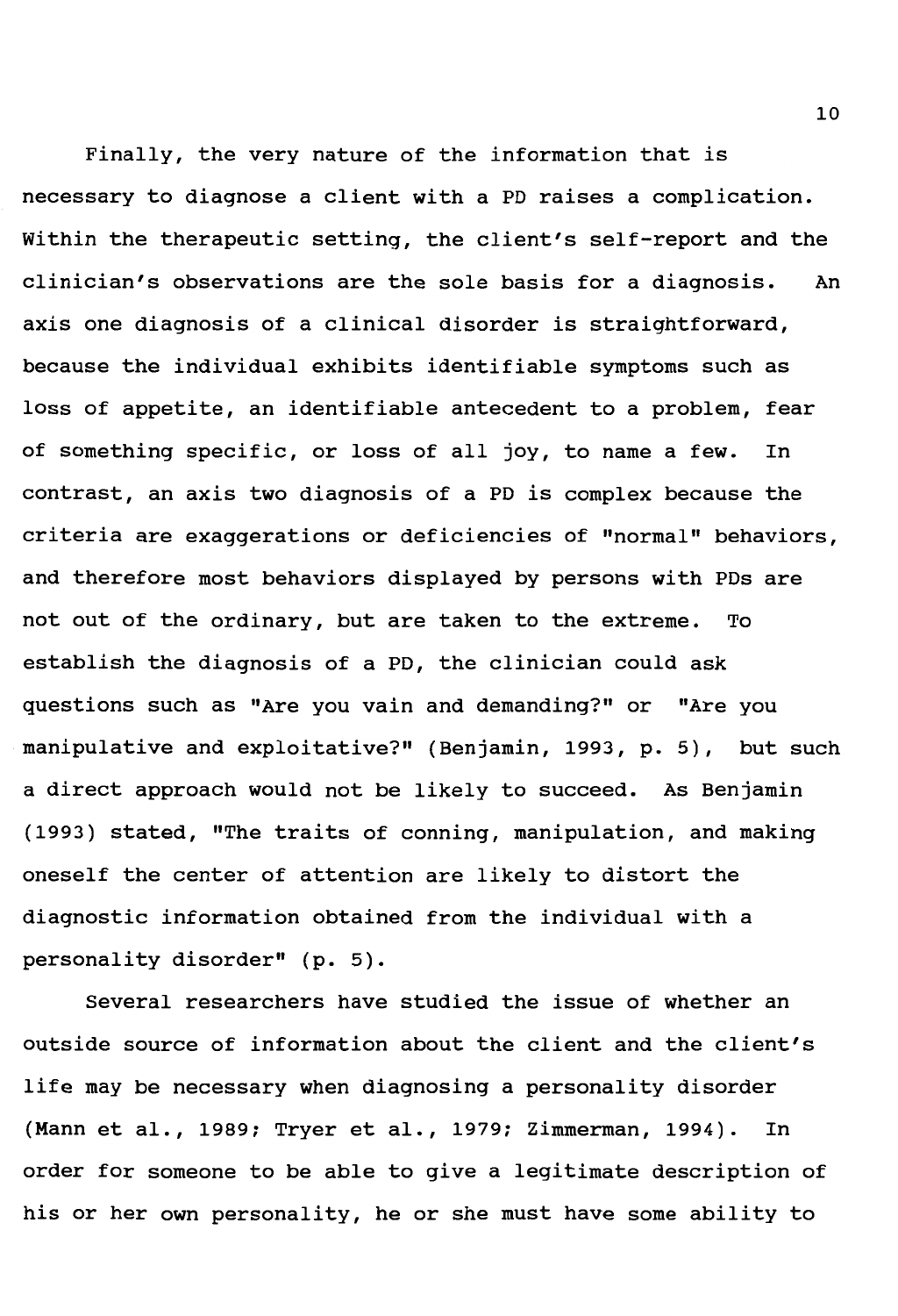be "introspective and aware of the effects that his or her attitudes and behaviors have on himself or herself and others" (Zimmerman, 1994, p. 233).

Zimmerman (1994) also discussed the problems of relying on information from a client who is unstable. He came to the conclusion that when it is not possible to rely on the details the client is giving, it becomes necessary to use an informant, "as either the primary or secondary source" (Zimmerman, 1994, p. 233). Such an informant could be a family member, teacher, or co-worker. Tryer et al. (1979) and Mann et al. (1986) recommended that reports from clients be disregarded altogether due to their psychiatric states and that clinicians rely only on informant information.

Terms and Characteristics Regarding Opera

Music has been defined as an international language. "The custom of using music in connection with dramatic presentations is universal. It is found throughout the history of all cultures and among primitive and civilized peoples alike" (Grout, 1988, p. 1) •

The English translation of the Italian word opera is "work." In Italy opera was referred to as opera in musica or "work of music." The Italians had many labels for opera including favola "fable," tragedia "tragedy," or dramma with qualifiers of "favola in music, favola pastoral," or drama per musica "drama by means of music." Grout (1988) offered the definition of opera as a "drama in music."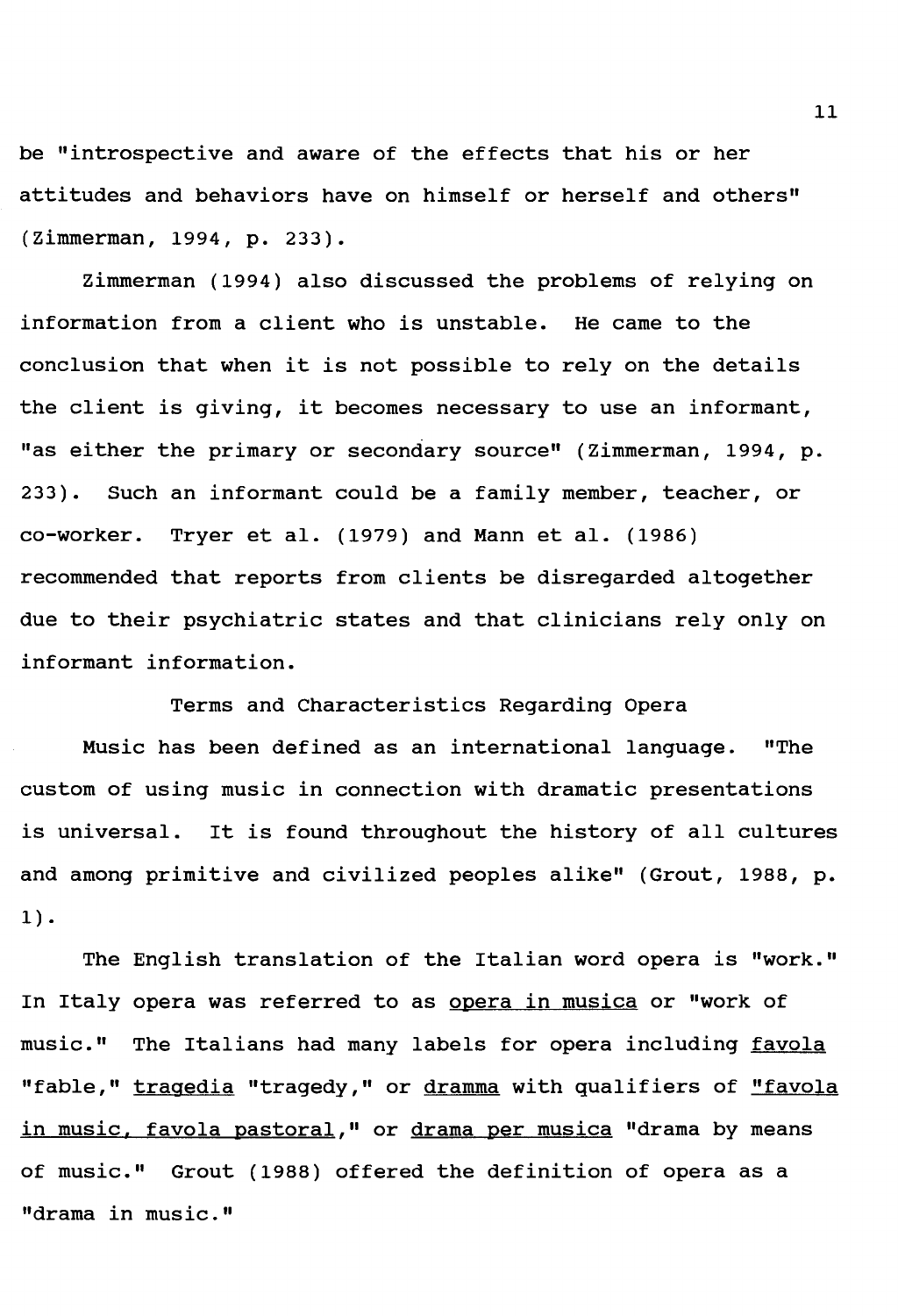A libretto is the script or text for an opera (Apel, 1972). It is the equivalent of a script for a play, complete with stage directions and scenery descriptions. Many libretti are based on famous literature, although they are not taken word for word. "An opera libretto will usually reflect the prevailing ideas of its time with regard to drama" (Grout, 1988, p. 5). However, the detail in a libretto, by necessity, could never equal that of a play.

Within the opera libretto (script) the supporting characters offer a running commentary on how they view the "client" (Da Ponte, 1983/1787; Giacosa & Illica, 1966/1896). These accounts of the individual's behavior give the audience/clinician a sense of how this person acts within his or her environment and how the environment and other people react to him or her. This interaction among characters in the opera reinforces the idea that it is essential for the clinician to take into account what is happening within the client's environment (Benjamin, 1993).

The action in an opera is expressed through gestures that are surrounded not only by the vocal and orchestral scores, but by scenery, costumes and effects that add to the atmosphere. In this regard, it is possible to watch a character within an opera act and react to his or her environment. Being able to view this interaction could be helpful for anyone trying to diagnose, because in a sense the opera offers the character within his or her own environment instead of only within the limited therapeutic setting.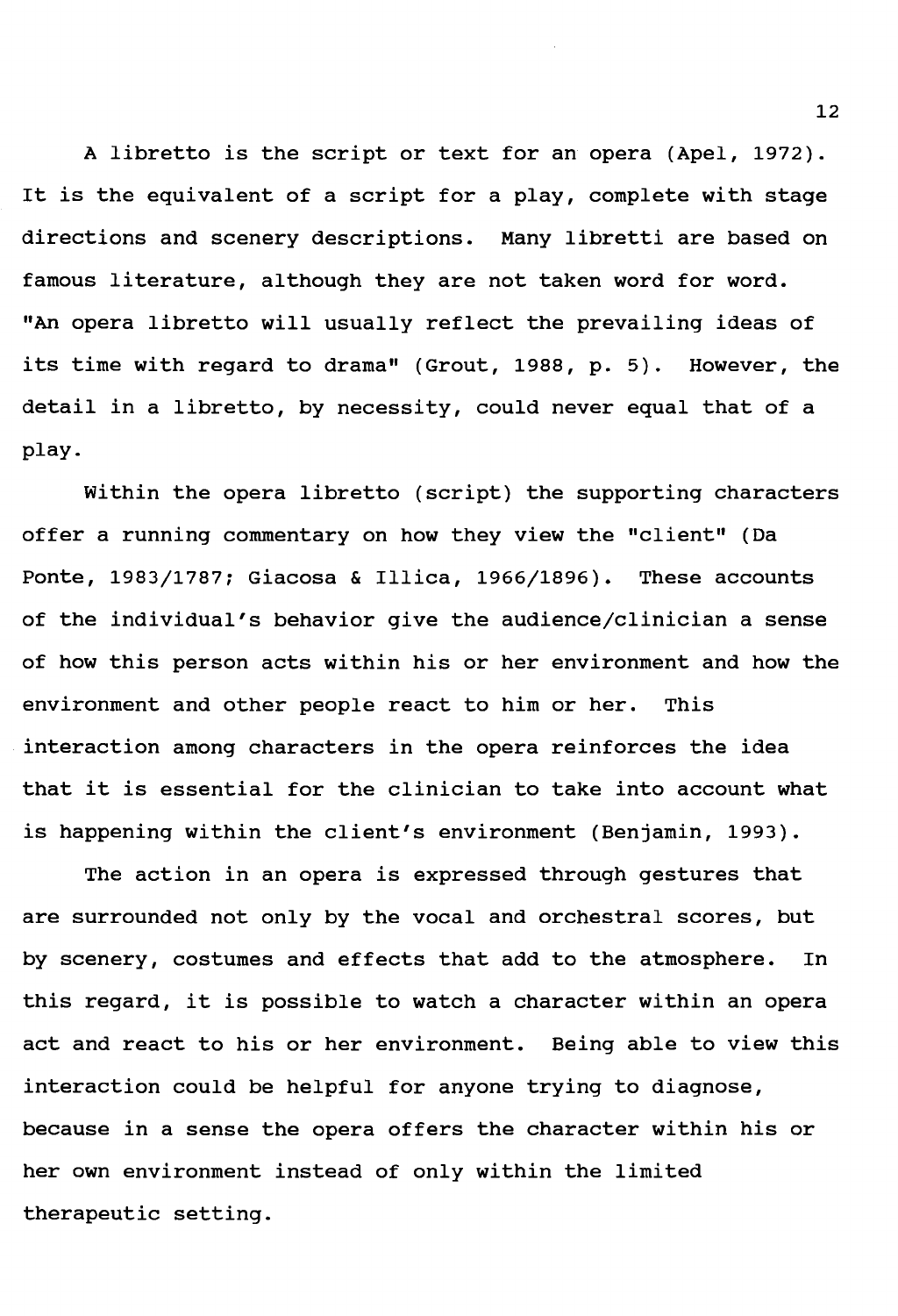Donington (1990) referred to the archetypal associations that can be made with operatic libretti as well as with operatic characters. He stated that "...when archetypal material is presented to us artistically, we get some of the sensations of familiarity without any awareness of its unseen causes... confrontation with the archetypes is the chief business of opera..."  $(p. 7)$ .

Symbolism is another aspect of opera discussed by Donington (1990), not only within the music, but within the libretti and staging. Within this context, one is given visual as well as emotional and articulated expression of human behavior. Viewing a person from this perspective may give the therapist what he or she needs in order to understand a person with a PD.

### Cluster B Personality Disorders

To understand the devastating effects a PD can have on someone's life, it is important to understand how a person with a PD differs from someone with a "normal personality" (Millon, 1981). Millon described a person with a healthy personality as having the abilities to: make competent decisions for him or herself, adapt to changing social environments in a way that is personally beneficial, have a sense of satisfaction and contentment with the person's own life, and to become selfactualized. A person with a PD is typically unable to react in ways that are advantageous to himself or herself.

In the DSM-IV **(APA,** 1994), personality disorders have been grouped into three different clusters according to behavioral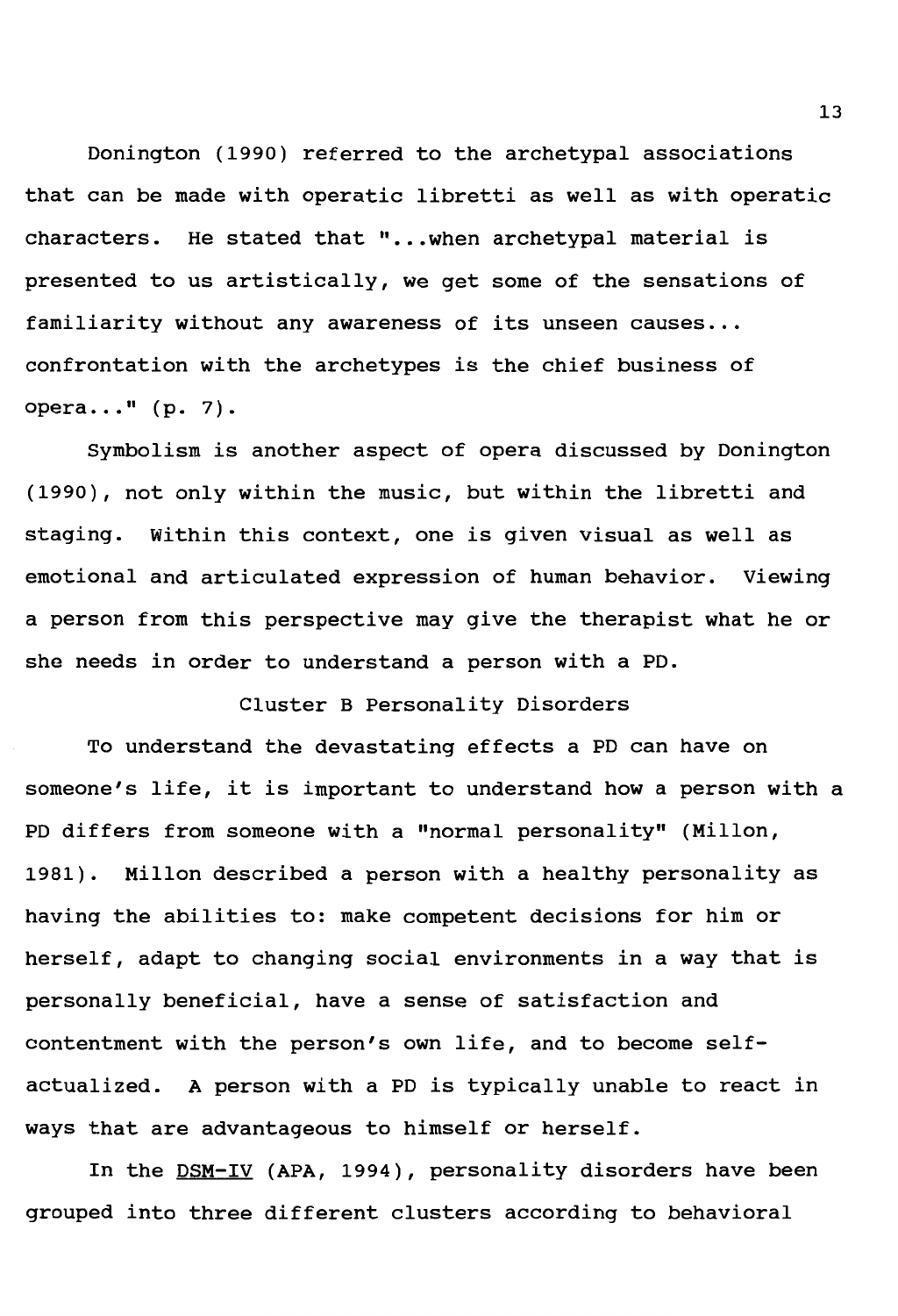similarities. Within these three categories, each specific PD has its own set of diagnostic criteria. The behaviors of someone with a Cluster B PD would be "dramatic, emotional or erratic" (p. 630). This client may be given a diagnosis of Antisocial PD, Borderline PD, Histrionic PD, or Narcissistic PD.

The Cluster B personality disorders may be illustrated beautifully through opera, since many characters in the operatic literature are given to extravagant emotional and/or erratic behaviors.

In the following section, two examples of characters who may portray characteristics of PDs will be studied. The first character, Don Giovanni (da Ponte, 1887/1983), displays characteristics of both the Anti-Social and Narcissistic PDs. The second example, Musetta (Giocosa & Illica, 1896/1986), displays behaviors of Histrionic qualities.

#### The Prototypes

## Narcissistic and Anti-Social Personality Disorders - Compared with Mozart's Don Giovanni (1887/1983)

The first prototype Don Giovanni, found in w. A. Mozart's opera Don Giovanni (Giocosa & Illica, 1787/1983) actually displays the criteria for two different PDs. These are Antisocial and Narcissistic PDs. The libretto is based on the legendary story of Don Juan. Cross (1955) described Don Giovanni as "a gallant libertine whose ruthless pursuit of the ladies and whose blasphemous conduct deserve the dramatic punishment he receives" (p. 177). Clement (1988) stated that of all opera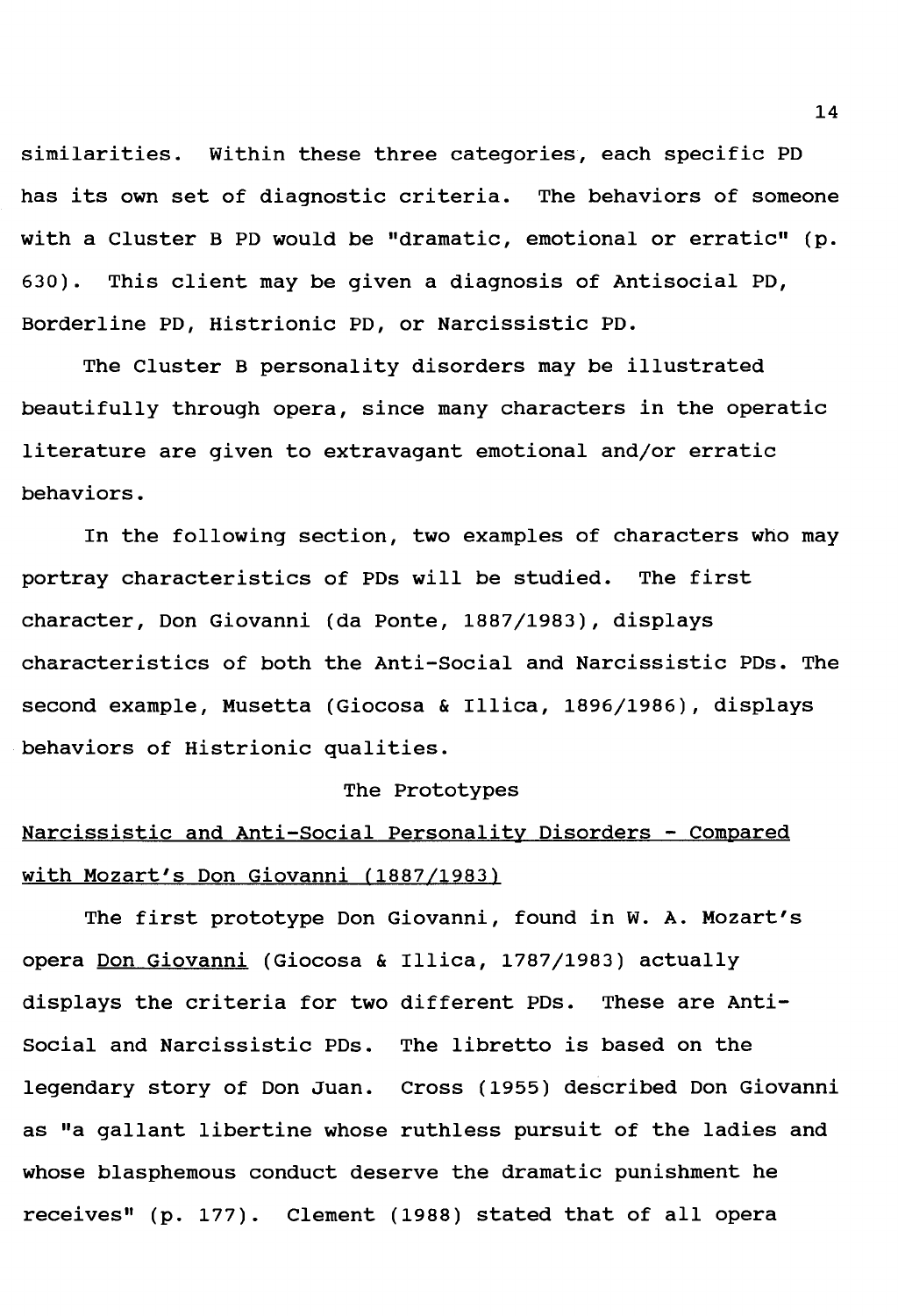characters, Don Giovanni has "provoked the most commentary" (p.33).

Although the above comments from musical literaries (Clement, 1988; Cross, 1955) do not describe Don Giovanni (da Ponte, 1787/1983) in diagnostic terms, they do give the reader a good sense of Don Giovanni's character. From the feminist perspective, Clement (1988) wrote, "he... of all the fortunate or unfortunate phallocrats we are to meet throughout the operas, is the one who is the Rapist" (pp. 33-34). Donington (1990) stated that, "New understanding for Don Giovanni would be the knowledge that a man of stone is a man of nothing, and that in human relationships, feeling is all" (p.60).

Donington (1990) gave more insight into Don Giovanni's character when he stated, "It was Shaw who reminded us that Don Juan is not really the man who has possessed many women but the man who has never possessed any woman, being too narcissistic to relate to any" (pp. 55-57). Clement (1988) summarized his character when she stated, "The simple fact remains: Don Giovanni lies to everyone. He is even flanked by a valet whose job it is to reinforce the lie and substantiate the myth" (pp. 35-36). His case presents as follows:

Don Giovanni (da Ponte, 1787/1983) is a young man in his mid twenties. He has a history of sexually promiscuous behavior, having slept with 2000+ women in the past few years. His sole purpose in life is to break his own record of sexual conquest. He travels around western Europe with his servant Leporello who,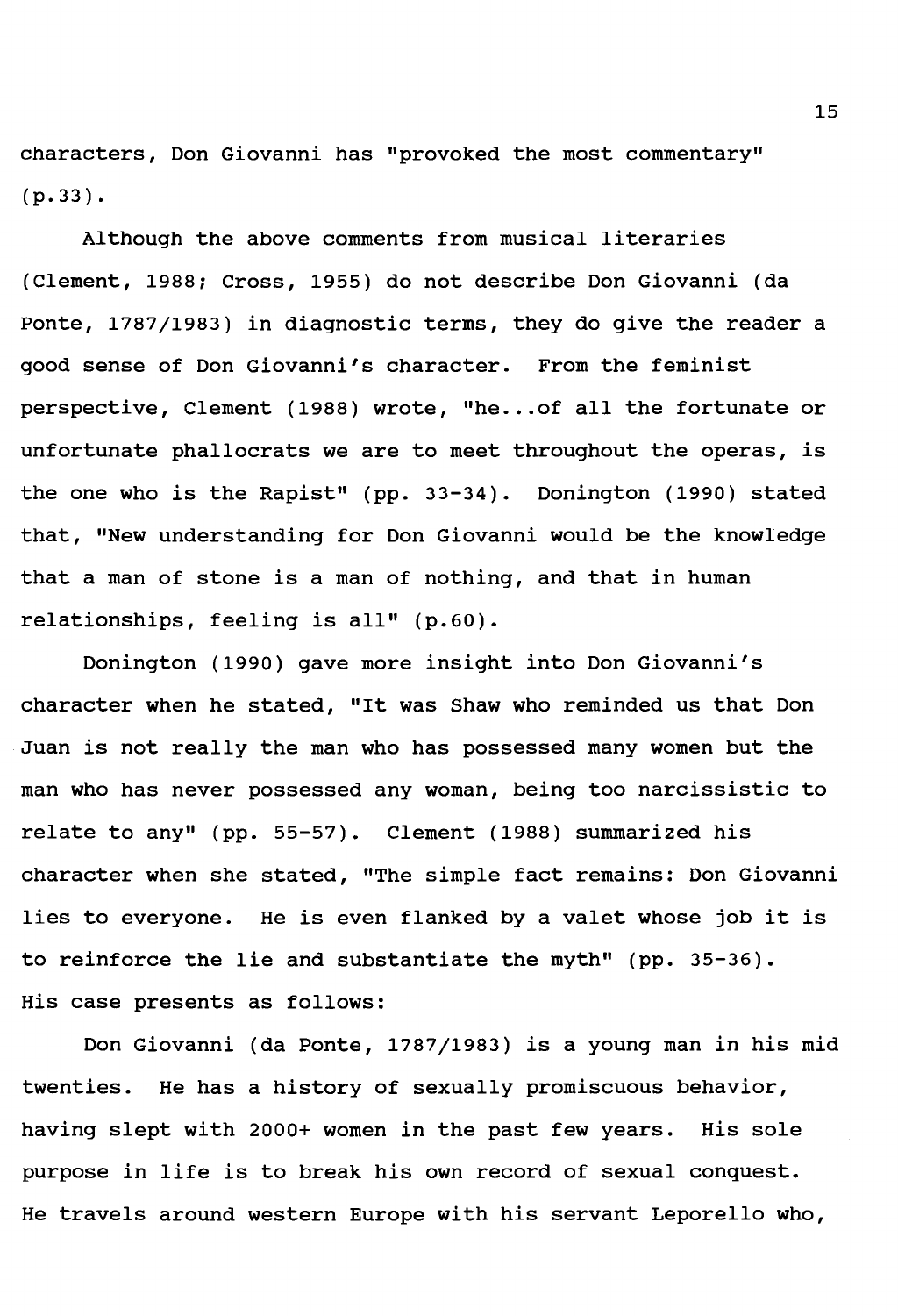although offended by his master's behavior, holds him in awe. on the few occasions when Leporello has tried standing up to his master, Don Giovanni has threatened him with a beating or even death.

Don Giovanni (da Ponte, 1787/1983) has been known to get himself into trouble and then act in public as if it were Leporello who committed the offense. On these occasions, Leporello has even taken the punishment that Don Giovanni deserved. There have been other times in which Don Giovanni has traded places with Leporello and then committed offenses as if he were Leporello (Clement, 1988; Donington, 1990).

Don Giovanni (da Ponte, 1787/1983) has the misfortune of running into Donna Elvira, a woman he had used and abandoned previously. She has been seeking her faithless lover all over the countryside, looking forward to the day of her revenge. As the opera progresses, she joins forces with two other victims of Don Giovanni's behavior, Donna Anna and Don Ottavio, Donna Anna's fiance.

Don Giovanni (da Ponte, 1787/1983) murdered Donna Anna's father, the Commendatore, when he came to her aid after Don Giovanni's unsuccessful "seduction" attempt. Donna Anna would describe it as an attempted rape.

At one point, Leporello (da Ponte, 1787/1983) asks Don Giovanni to give up women. His emphatic answer is that he could not possibly,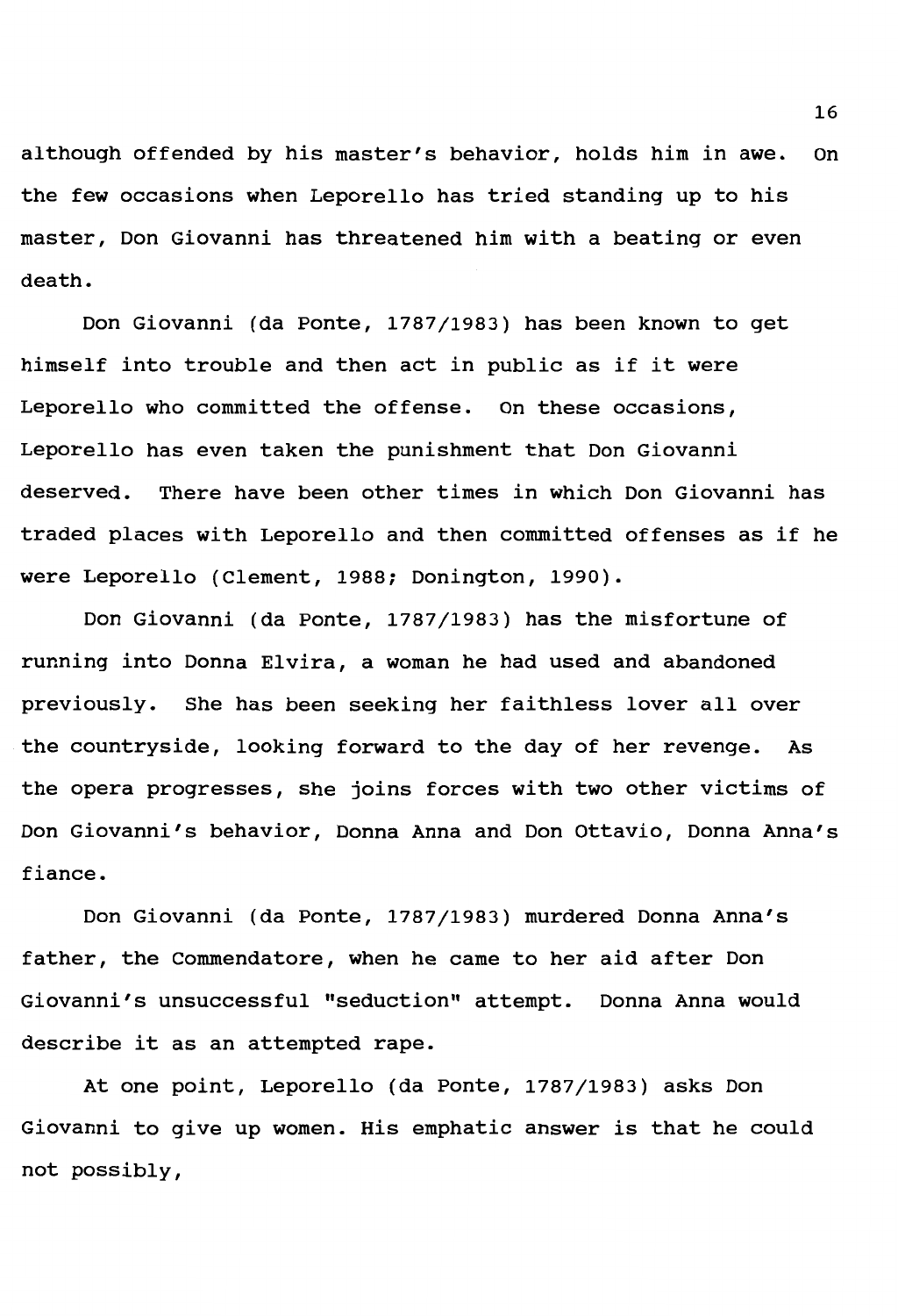Because I love them. To be faithful to one woman means neglecting all the others. My feelings are so wide ranging and extensive, I'd have all the women share them. But they, alas, can't grasp this fine conception; my generous good nature they call deception. (da Ponte, 1787/1983, p.81)

Before the trio of vigilantes are able to bring Don Giovanni (da Ponte, 1787/1983) to justice, he comes in contact with the statue of the slain Commendatore, which magically comes to life. The statue warns of hell waiting for him if he does not change his ways. Don Giovanni laughs the warning off and has Leporello invite the statue to dinner. The statue does come to dinner and after warning Don Giovanni again, and being disregarded, he drags him into hell in a fiery explosion while the terrified Leporello watches.

### criteria For Diagnosis of Narcissistic PD

The criteria for the Narcissistic personality disorder (APA, 1994) are fairly easy to pick out in Don Giovanni's behavior (Clement, 1988; Cross, 1955; da Ponte, 1787/1983; Donington, 1990). The DSM-IV stated that a person must have at least five of the following characteristics in order to be diagnosed with a Narcissistic Personality disorder:

1) a grandiose sense of self-importance (e.g. achievements and talents, expects to be recognized as superior without commensurate achievements);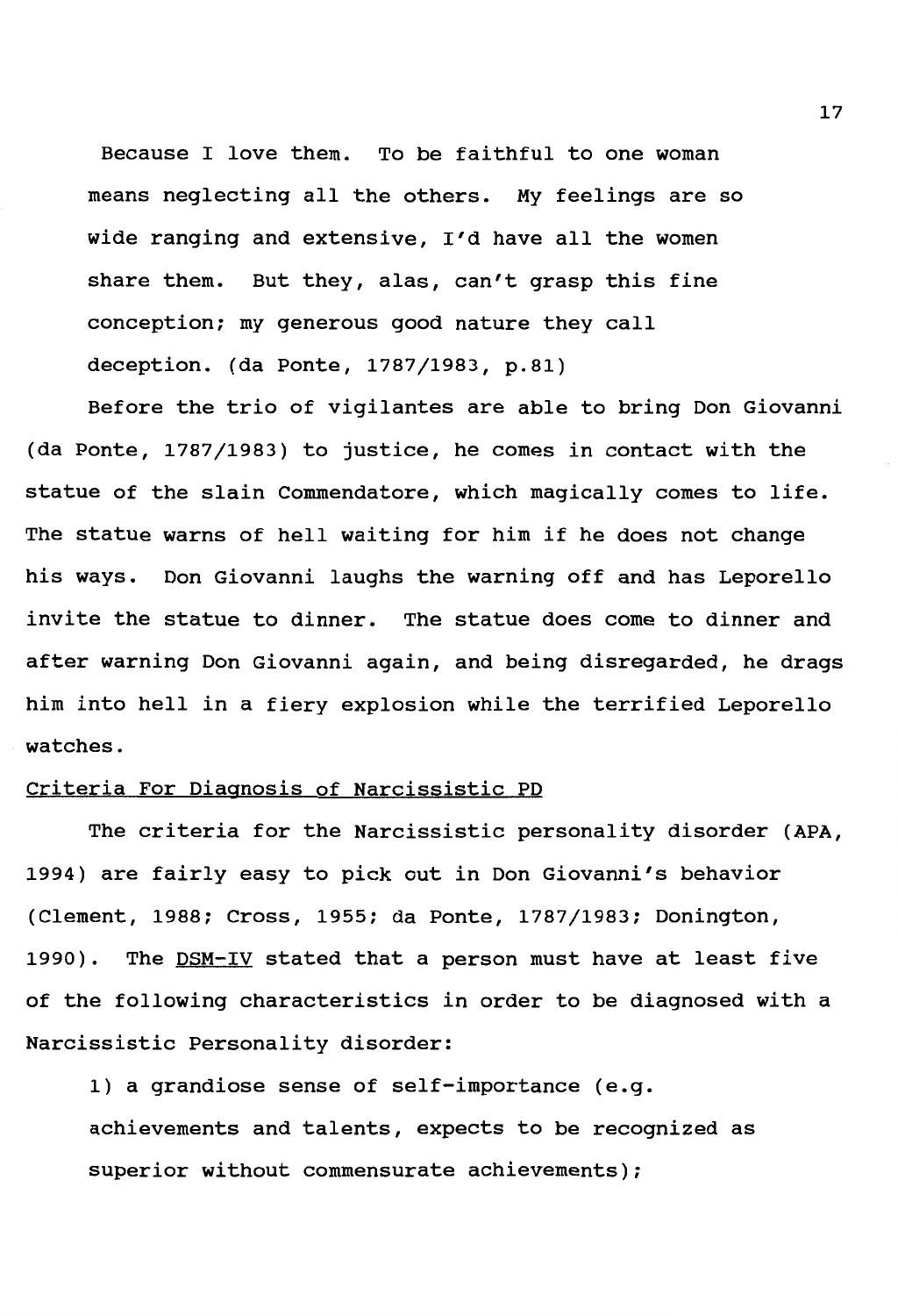2) preoccupation with fantasies of unlimited success, power, brilliance, beauty, or ideal love; 3) belief that he or she is "special" and unique and can only be understood by, or associate with other special or high status people;

4) requires excessive admiration;

5) has a sense of entitlement (i.e. unreasonable expectations of especially favorable treatment or automatic compliance with his or her expectations); 6) is interpersonally exploitative (ie. takes advantage of others to achieve his or her own ends);

7) lacks empathy: is unwilling to recognize or identify **with** the feelings or needs of others;

8) is often envious of others or believes that others are envious of him or her;

9) shows arrogant or haughty behaviors or attitudes.

**(APA,** 1994, p. 661)

Don Giovanni's actions fit with at least five of the above mentioned DSM-IV (APA, 1994) criteria for Narcissistic PD, specifically numbers 3, 4, 5, 6, 7, & 9 (APA, 1994). An example of criterion #3 (APA,1994), believing he is special and can only be understood by other special people, is shown by the passage above in which Don Giovanni (da Ponte 1787/1983) tells Leporello that women do not understand his reasons for making himself available to all of them. Criterion #4 (APA, 1994), requiring excessive admiration, seems applicable because he is in constant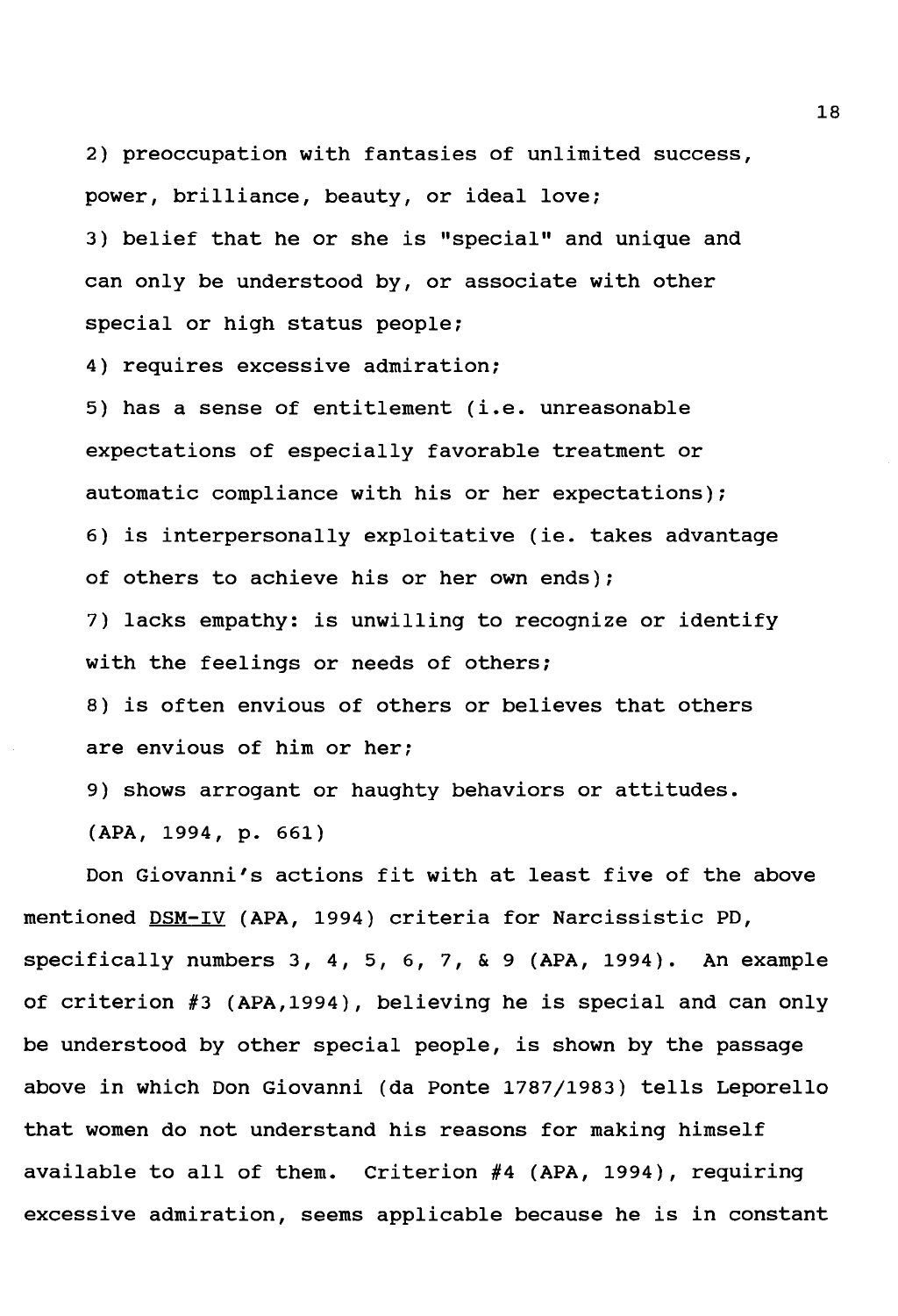search of someone new to admire him. criterion #5 (APA, 1994), having a sense of entitlement, is evident in Don Giovanni's interactions with everyone. He expects to have his way always and threatens those who do not comply. Criterion #6 (APA, 1994), being interpersonally exploitive, overlaps with #5 **(APA,** 1994). He uses everyone around him to achieve what he wants. Leporello (Clement, 1988; da Ponte, 1787/1983) is constantly complaining of the way his master abuses him to accomplish his own goals. Criterion #7 **(APA,** 1994), lack of empathy, is evident in all of his interpersonal relations. Don Giovanni does not see or care how his actions affect others. Leporello is constantly waiting in the cold for him and taking the fall for his actions; Donna Elvira's heart was broken by him; Donna Anna was nearly raped by him and her father killed; not only was Don Ottavio's fiancee victimized by him, but his future father-in-law was murdered.

There are four criteria for determining a Narcissistic PD (APA, 1994) which Don Giovanni either does not exhibit or there is not sufficient information available to determine whether or not he exhibits them on other occasions. The first is criterion 1, expecting people to see him as superior even though he has not earned any outstanding achievements **(APA,** 1994). From the dialogue that is available (da Ponte, 1787/1983), it is unclear whether or not Don Giovanni feels this way. The second criterion that Don Giovanni (da Ponte, 1787/1983) does not openly display is criterion #2, a "preoccupation with fantasies of unlimited success, power, brilliance, beauty or ideal love" (APA, 1994,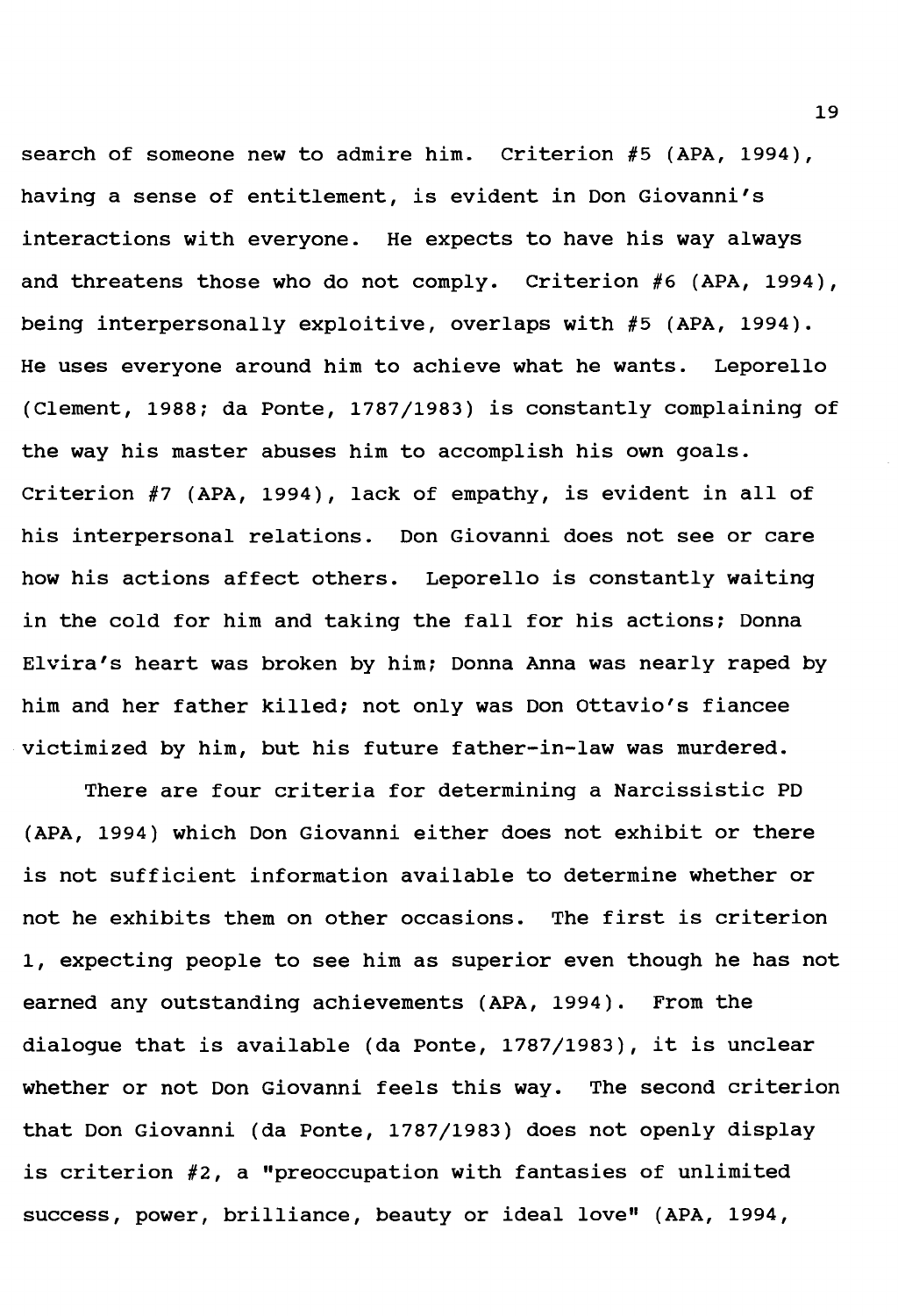p.649). He does seem to act on his inclinations rather than to fantasize, although he does see himself as a great lover (da Ponte, 1787/1983). The third criterion to rule out is criterion #8, being envious of others or believing others are envious of him **(APA,** 1994). From the description and dialogue in the libretto (da Ponte, 1787/1983), it seems that Don Giovanni is not sufficiently aware of what those around him are thinking or doing to be envious of them. The 9th criterion, "shows arrogant or haughty behaviors or attitudes" (APA, 1994, p. 661), is the fourth criterion that is questionable as to whether or not the character Don Giovanni (da Ponte, 1787/1983) displays. The difficulty with this criterion stems from the possible overlap of this behavior with criterion 3, a belief that he is special, and criterion 5, has a sense of entitlement (APA, 1994). At this point, without further information, it would not be possible to assign these criterion to Don Giovanni (da Ponte, 1787/1983).

While Don Giovanni (da Ponte, 1787/1983) does not display every criterion listed for a Narcissistic PD in the DSM-IV (APA, 1994), he does clearly meet enough of the criteria to be given the diagnosis. However, his outrageous behaviors are not confined to the limits of the Narcissistic PD. The next section will clarify the possibility of his satisfying the criteria for a dual diagnosis.

### Criteria for Diagnosis of Anti-Social PD

Some aspects of the Anti-social Personality Disorder described in the DSM-IV **(APA,** 1994) apply to Don Giovanni's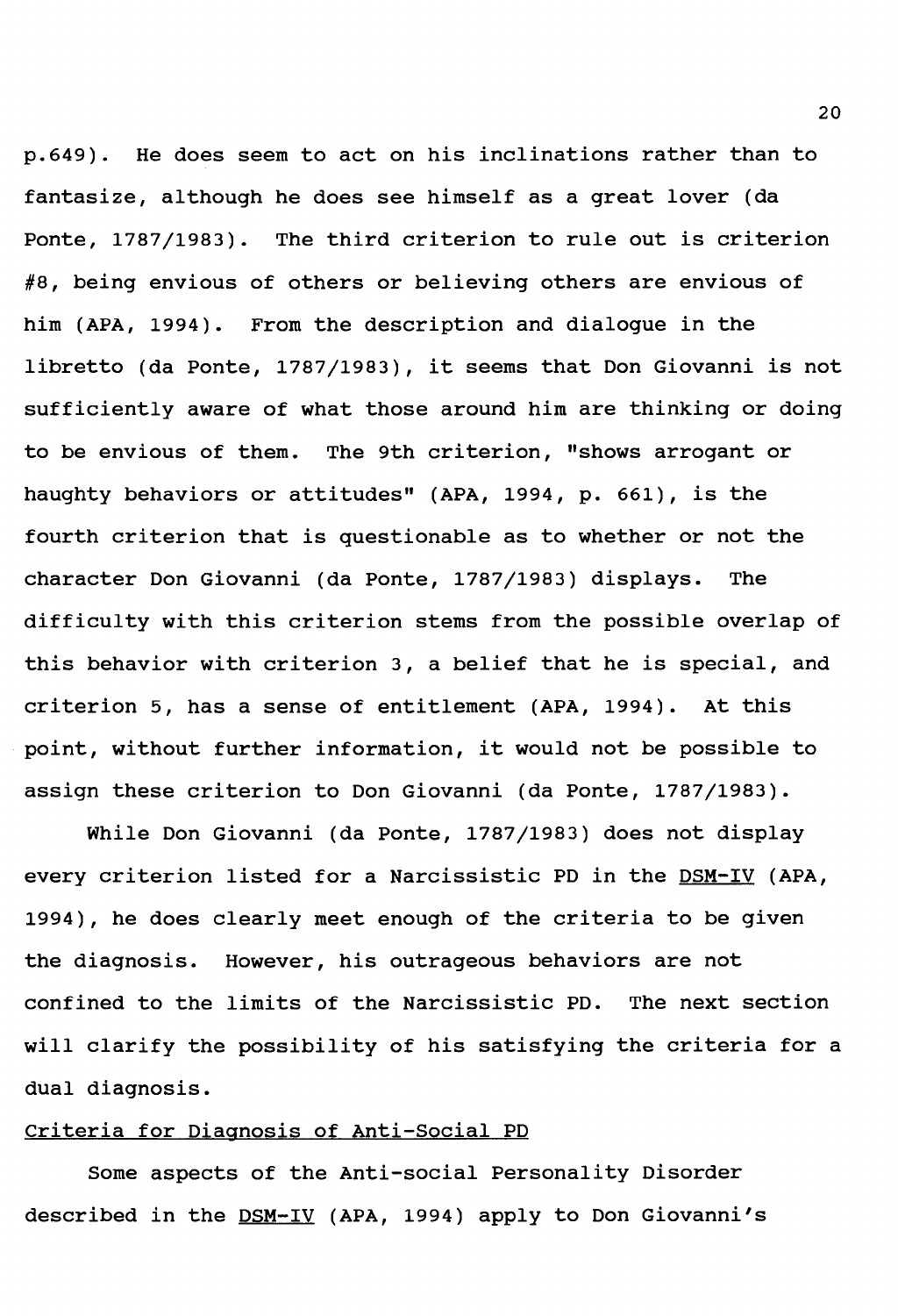(Clement, 1988: Cross, 1955: da Ponte, 1787/1983: Donington, 1990) lifestyle. If he were to be diagnosed with an Anti-social PD, it would be necessary to know how he behaved since the age of fifteen. However, if one were to look at Don Giovanni's promiscuity, even if he had sex at the rate of one woman a day, it would be possible to say his behavior had been going on for at least five and one-half years. Therefore, he probably started this behavior well before he reached adulthood. To be given a diagnosis of Anti-social PD (APA, 1994), this point would have to be clarified. The DSM-IV (APA, 1994) described this disorder as:

**A. A** pervasive pattern of disregard for and violation of the rights of others occurring since age fifteen years and indicated by three or more of the following:

1) a failure to conform to social norms with respect to lawful behaviors as indicated by repeatedly performing acts that are grounds for arrest: 2) deceitfulness as indicated by repeated lying, use of aliases, or, conning others for personal profit or pleasure:

3) impulsivity or failure to plan ahead:

4) irritability and aggressiveness, as indicated by repeated physical fights or assaults:

5) reckless disregard for safety of self or others: 6) consistent irresponsibility, as indicated by repeated failure to sustain consistent **work** behavior or honor financial obligations: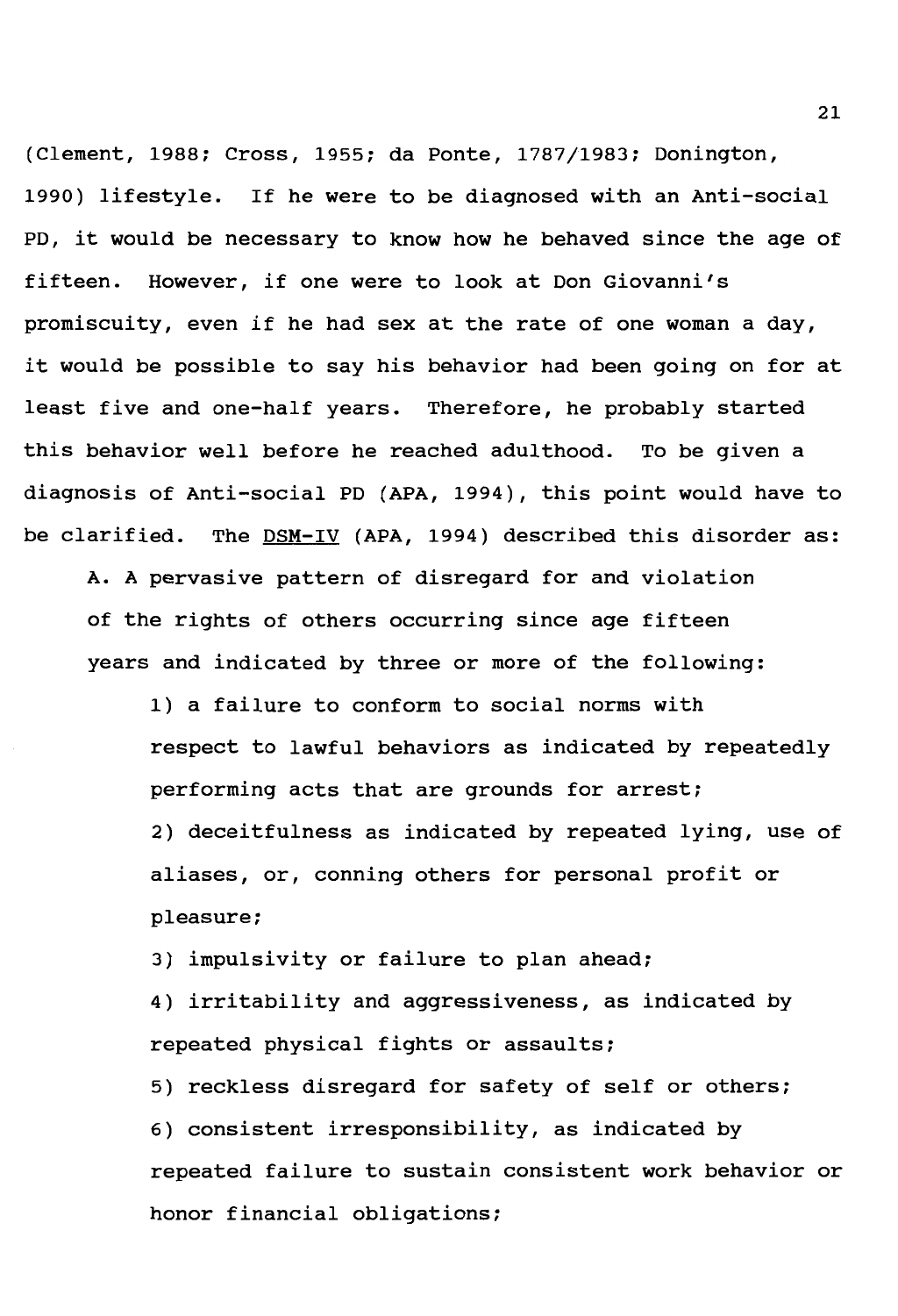7) lack of remorse as indicated by being indifferent to or rationalizing having hurt, mistreated, or stolen from another.

B. must be 18 years old

C. evidence of conduct disorder with onset before 15 years D. occurrence of antisocial behavior is not exclusively during the course of schizophrenia or a manic episode. (American Psychiatric Association, 1994, p. 649-650)

Don Giovanni (Clement, 1988; Cross, 1955; da Ponte, 1787/1983; Donington, 1990) fits nearly all the criteria for the antisocial personality disorder (APA, 1994). Criterion #1 (APA, 1994), a failing to conform to social norms, is evidenced by how many women he has slept with and his interpretation of seduction. The second criterion (APA,1994), deceitfulness, indicated by repeated lying, use of aliases, or conning others for personal profit or pleasure, is shown by his attempts to rape (he would say "seduce") women, and by the way he lies to those around him either to gain something he is after or to get out of the consequences of something he has already done. One example of this behavior is his asking Leporello to take the blame for him and trade places with him (da Ponte, 1787/1983). The next criterion, #3 failing to plan ahead **(APA,** 1994), is evidenced by Don Giovanni's need to constantly lie his way out of situations. In the first scene of the opera (da Ponte, 1787/1983), he murders Donna Anna's father after his attempts to seduce her do not come to fruition. It is obvious that he had not thought about the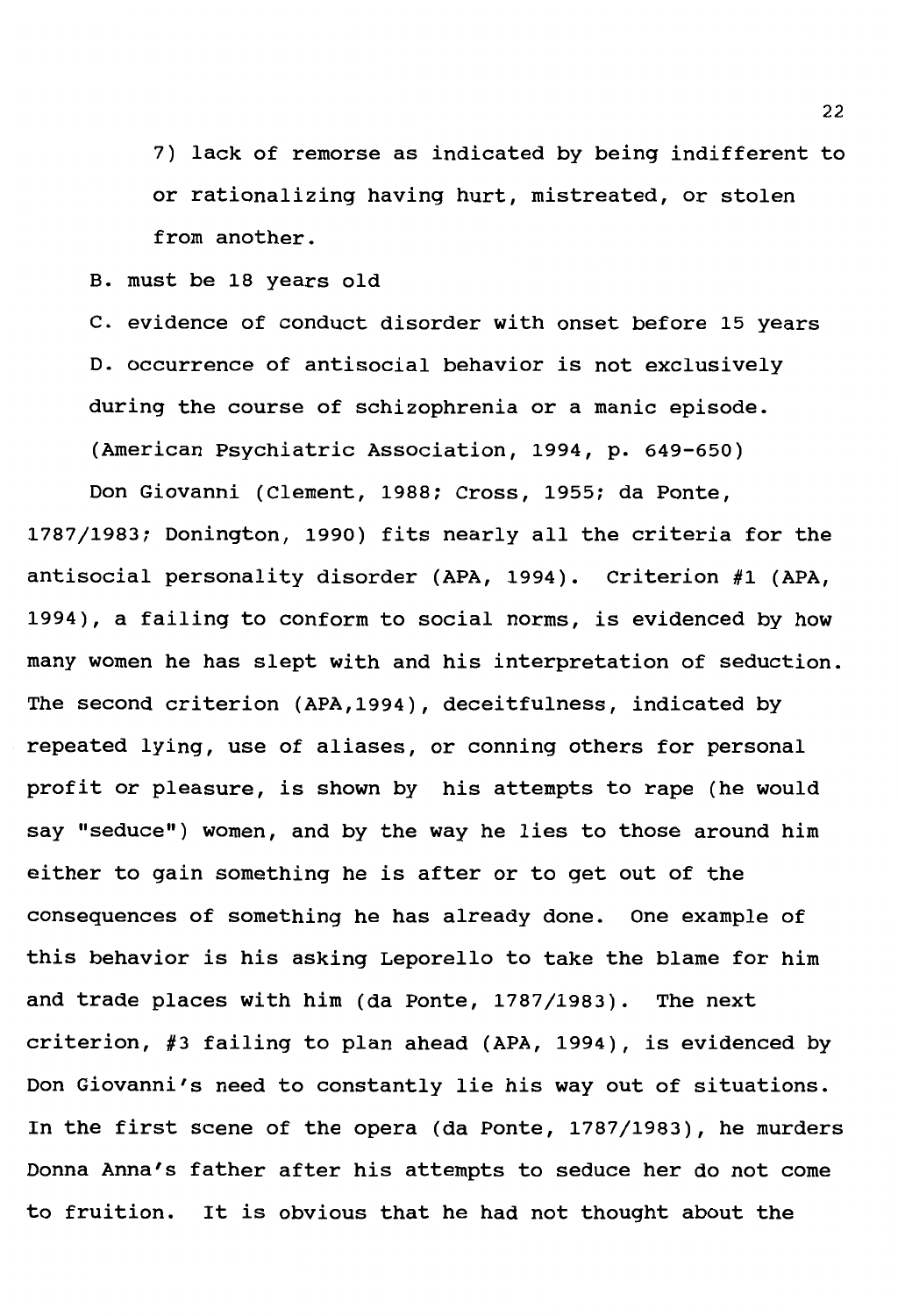fact that she might not agree to his advances or that someone might come to her defense. The next criterion, #4, (APA, 1994), irritability and aggressiveness, shows up throughout the opera, as for example when he threatens Donna Anna in the beginning, fights with her father, and threatens Leporello (da Ponte, 1787/1983). The next criterion #5, that Don Giovanni fits is that of reckless disregard for the safety of self and others (APA, 1994). He thinks nothing of having Leporello fill in for him and then get beaten for Giovanni's indiscretion {Clement, 1988; da Ponte, 1787/1983). The last criterion he matches, #7, is the lack of remorse, as indicated by his being indifferent to or rationalizing having hurt someone (APA, 1994). After murdering the Commendatore in the beginning of the opera, Don Giovanni no sooner leaves the scene of the crime than the deed has left his mind. He is ready to pursue another woman. Another example is that as soon as Don Giovanni realizes who Donna Elvira is, (that she is not another conquest), he runs away from her telling Leporello to stay behind and explain his "good reasons" for having left her (da Ponte, 1787/1983). Don Giovanni (da Ponte, 1787/1983) also meets criteria Band D. He is over 18 years old and consistently behaves in the same manner as evidenced by the comments of Leporello and Donna Elvira (Clement, 1988; Cross, 1955; da Ponte, 1787/1983; Donington, 1990).

The two criteria that are questionable are criterion #6, consistent irresponsibility, and, criterion C, the onset of a conduct disorder before the age of fifteen. While Don Giovanni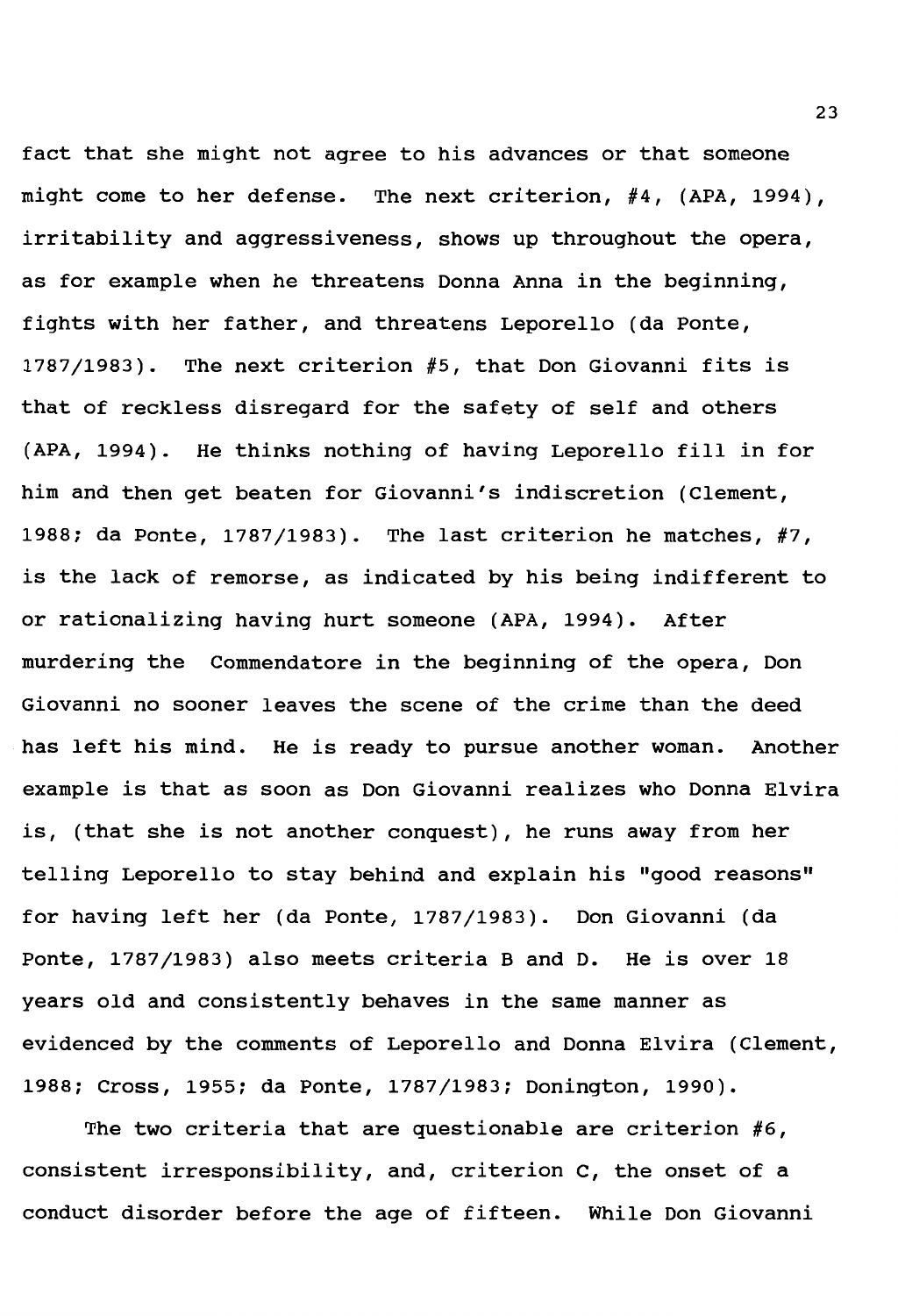is interpersonally irresponsible (Clement, 1989; Cross, 1955: da Ponte, 1787/1983; Donington, 1990), there is not enough information available to show that he cannot keep a job. Indeed, it seems as though seducing women is his job, and in that pursuit he is very consistent (Clement, 1989; cross, 1955, da Ponte, 1787/1983; Donington, 1990). As noted above, information about the onset of Don Giovanni's (da Ponte, 1787/1983) outrageous behaviors is unavailable. It would be difficult to imagine, however, that he suddenly started being indifferent to the feelings of those around him, and taking advantage of them on his 18th birthday.

With the examples given above, it is obvious that Don Giovanni acts well outside the social norms as evidenced by the outrage of everyone with whom he comes in contact. It seems clear that Don Giovanni as an adult exhibits enough of the criteria for Anti-social PD to be given a dual diagnosis. However, it would be necessary to have data showing that he exhibited a pervasive pattern of disregard since the age of fifteen in order to fully meet the DSM-IV **(APA<** 1994) criteria of Anti-social PD.

The next example of outrageous behavior is that of Musetta's from G. Puccini's opera, La Boheme (Giocosa & Illica, 1896/1986). While she also acts outside of the social norms, her behaviors differ from those of Don Giovanni, and they provoke a slightly different response.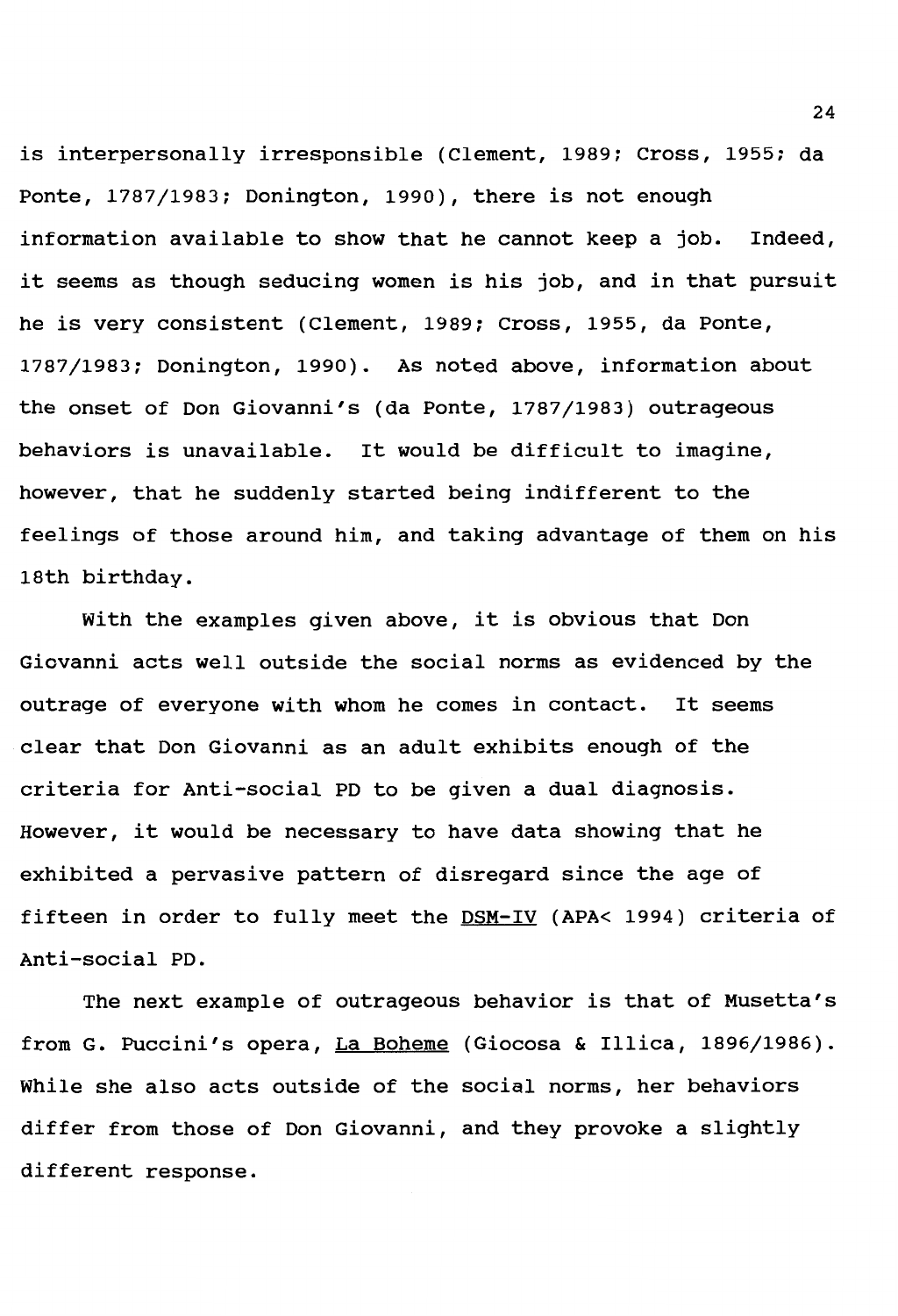### Histrionic Personality Disorder- Compared With Musetta from Puccini's La Boheme

Musetta is one of the two female leads in Giacomo Puccini's La Boheme {Giacosa & Illica, 1896/1986). "She is one of the few women in all of Puccini's works who does not die of dependence ..• with her taunting low-cut dresses, her provocative velvets, the tricks she admits to and her lousy temper... Musetta... something to be reckoned with" (Clement, 1989, p. 86).

Puccini took the story of La Boheme from Henry Murger's novel, Scenes de la Vie de Boheme {1848). Giocosso and Illica (1896/1986) were the two men who wrote the libretto for Puccini. Abel {1993) stated of Murger's female characters in general All...are pretty much alike - brash, amoral, and materialistic, manipulating their men to spend what little money they have on gifts and entertainment... Their loves are fleeting...and they switch partners if it is to their financial advantage...These women pass through their existence of greed and dissipation, living shallow lives and dying sordid deaths. There is no true love here, no passion, no honor and no morality" (p.15).

Of Musetta in particular, Abel (1993) wrote, "...she is deceitful, manipulative, flirtatious, and evil-tongued...the classic nineteenth century siren, alluring, yet not someone to bring home to the family" {p.16). If Musetta's situation was told in hindsight, it would be as follows: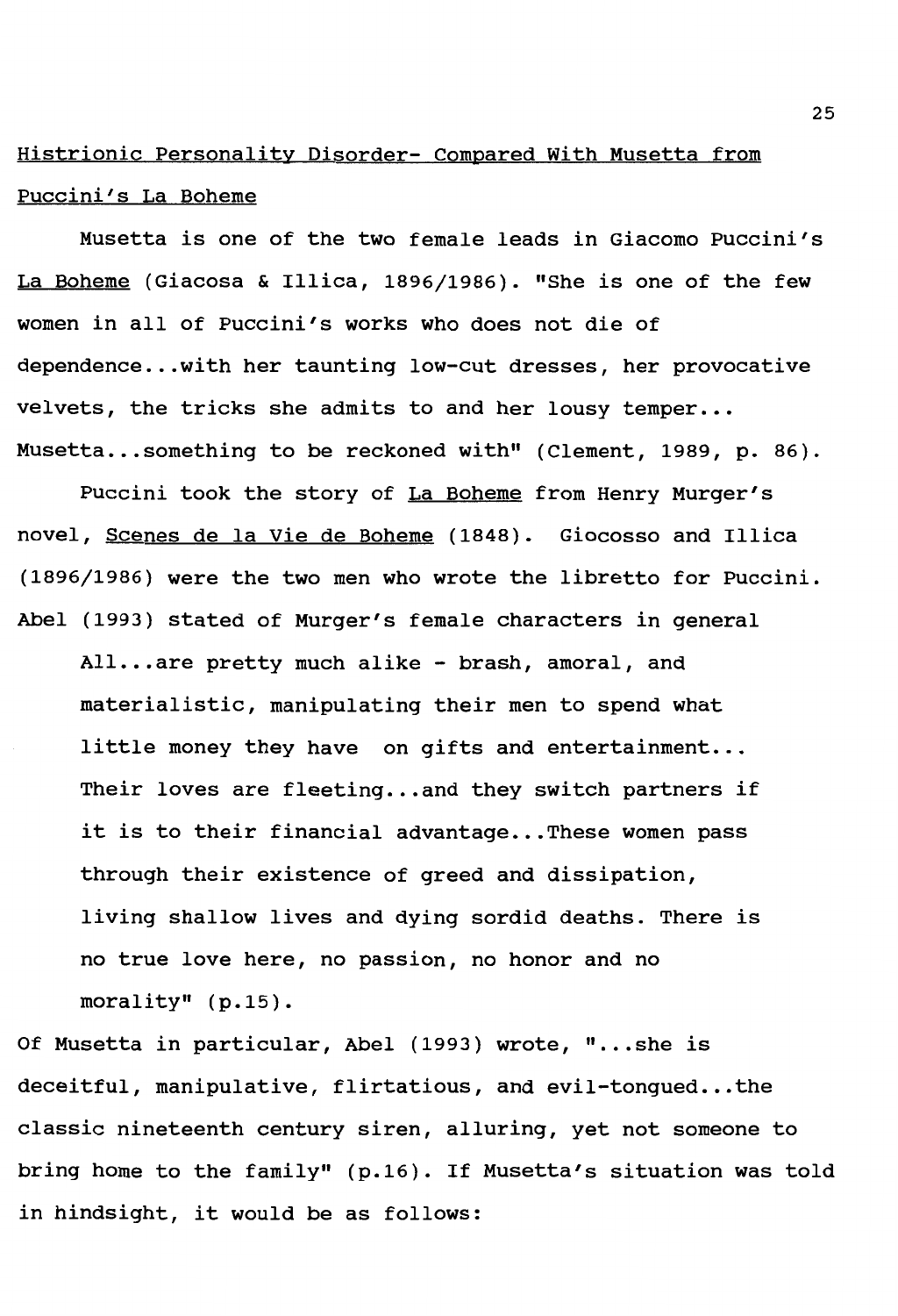Musetta (Giocosa & Illica, 1896/1986) recently experienced the death of her friend Mimi. It was unclear how close they were, since it was not until the final act of the opera that they talked to each other. Musetta met Mimi through Marcello, one of her former lovers. Marcello's best friend was Mimi's lover, Rodolfo.

Musetta (Giocosa & Illica, 1896/1986) was most recently involved with a wealthy gentleman with much disposable income. However, over the past two years she had been with a number of men. When she first met Mimi, she was accompanied by Alcindoro, an older gentleman who was a counselor of state. He had deep pockets, and though he complained, he always let her have her own way. Musetta dumped him when she ran into Rodolfo and his friends.

Mimi (Giocosa & Illica, 1886/1986) and Rodolfo were having dinner with Marcello and a couple of other friends at an outdoor cafe. Musetta was passing by and noticed Marcello. She had been involved with him before. When she realized she had the attention of everyone but him, she decided to try to get him back.

When breaking a plate and making a scene with the waiter did not work, Musetta (Giocosa & Illica, 1886/1986) resorted to singing an aria about herself and how everybody desired her (Giocosa & Illica, 1896/1986):

When I go along, when I go along, by myself on the street people stop and look, and they seek in me, they seek in me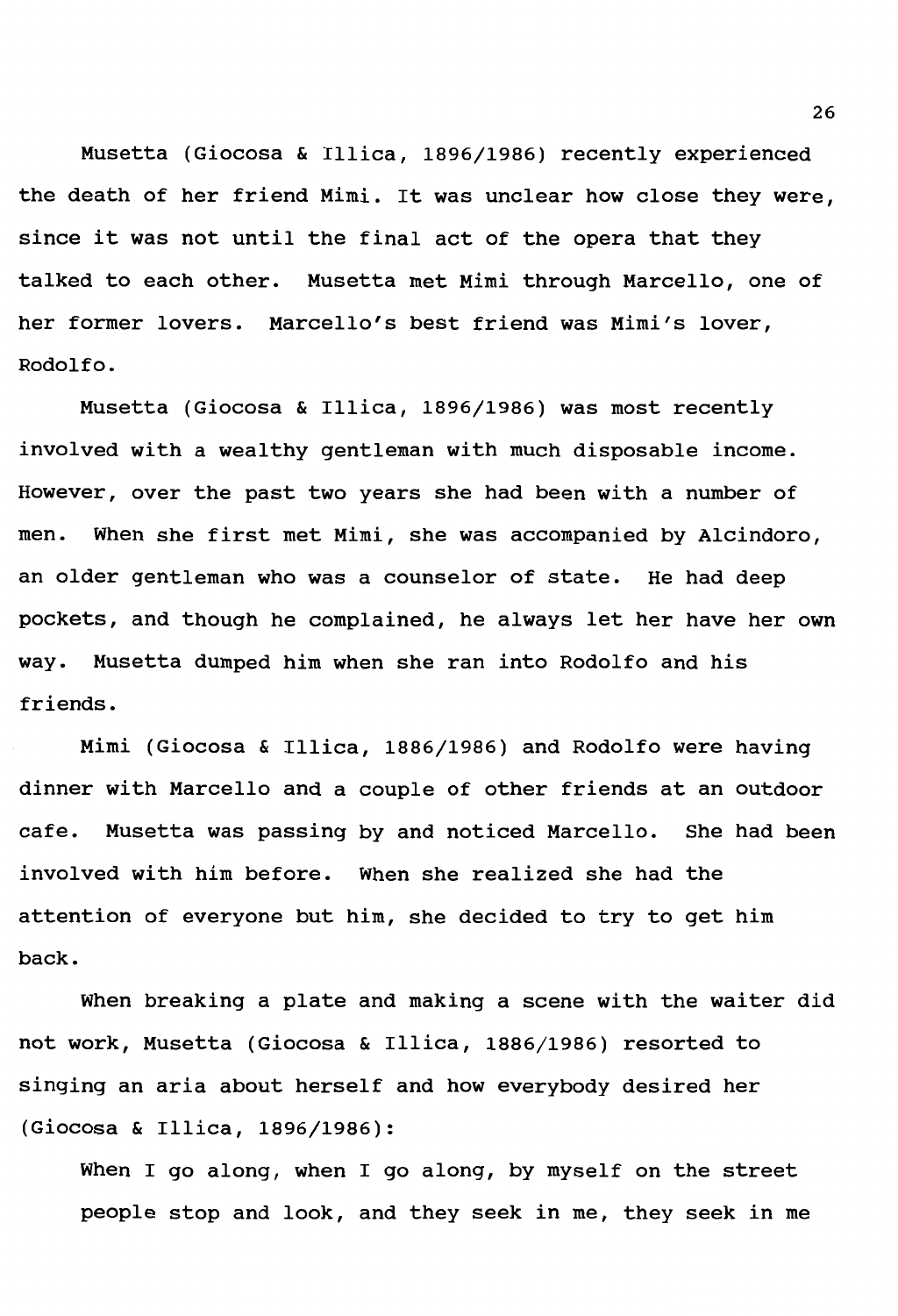all my beauty from head to foot...and then I savor the subtle longing that breathes from their eyes and which knows how to appreciate under the obvious charms the hidden beauties. And thus the flow of desire surrounds me completely, it makes me happy...it makes me happy! And you who know, who remember and suffer, do you flee from me so? I know well: you don't want to tell your sufferings, you don't want to tell them, I know well, but you feel you're dying! (Giocosa & Illica, 1896/1986, p. 56)

At that point, Musetta (Giocosa & Illica, 1886/1986) tricked Alcindoro into getting her shoe fixed. While he was about that task, she ran off with Marcello and his friends, leaving their collective bill for Alcindoro. However, Marcello could not keep her happy for long. They were constantly bickering about her flirting with other men. Marcello, being an artist, did not bring in very much money with his painting. After a few rocky months, Musetta decided he was not worth living in poverty. At that point, she left him and got involved with yet another rich man (Giocosa & Illica, 1896/1986).

However, during Mimi's last day of life, Musetta (Giocosa & Illica, 1896/1986) started acting as though she had a heart. While before it was unclear whether or not she even noticed Mimi, here she was praying for her. Not only did Musetta help Mimi get back to Rodolfo's, so she would not die alone, but she gave Mimi her fur muff to keep her hands warm. After that, she even pawned her earrings for medicine for Mimi.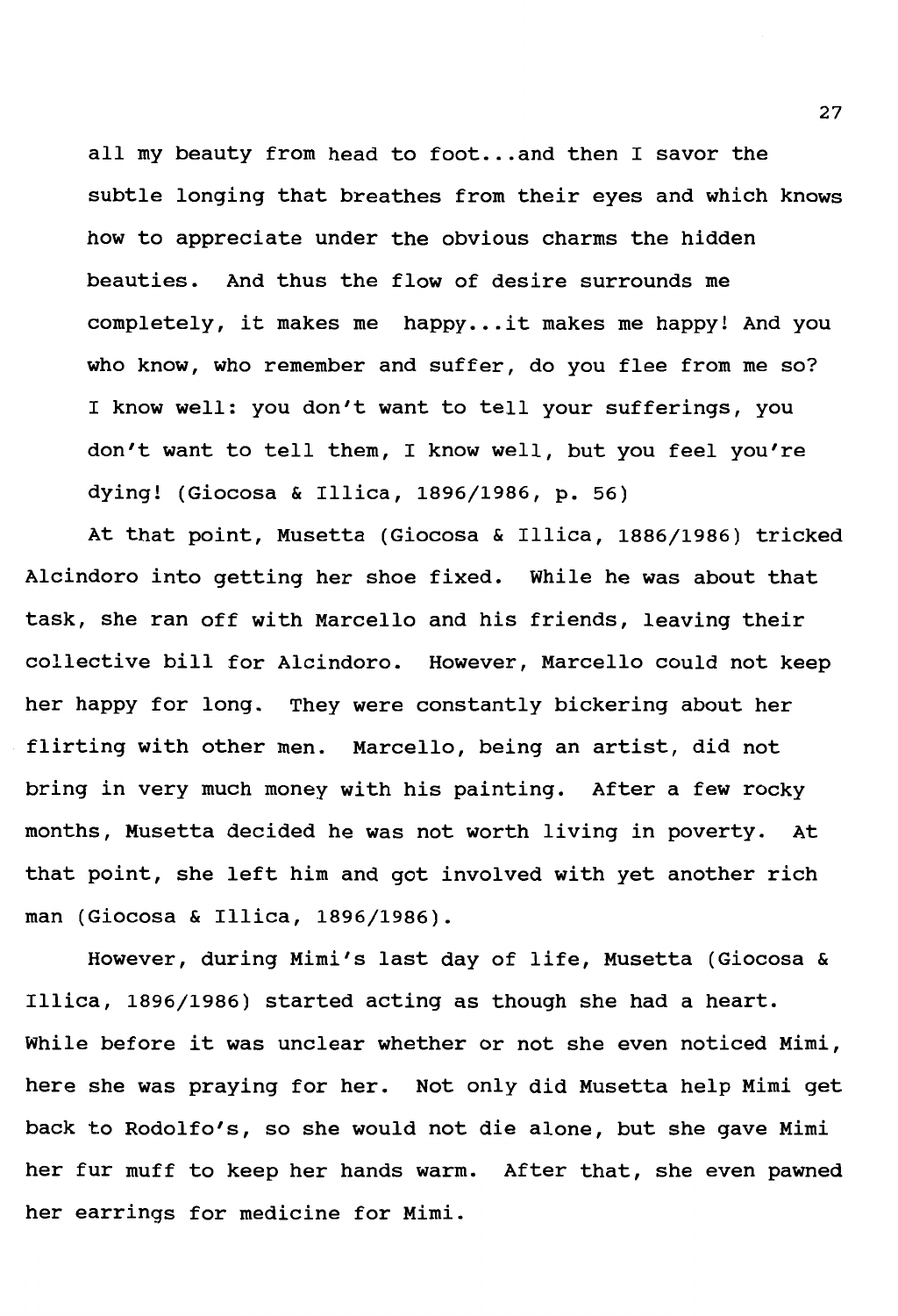Abel (1993) described her change as... "a sharp,

unmotivated, transformation" (p.16). It was possible she was trying to be indispensable and capture the attention back from Mimi. Other possibilities were that she was trying to get back together with Marcello; that she really enjoyed a crisis; or any combination of the above.

### Criteria for Diagnosis of Histrionic Personality Disorder

The Histrionic Personality Disorder is described in the DSM-IV **(APA,** 1994) as:

A pervasive pattern of excessive emotionality and attention seeking, beginning by early adulthood and present in a variety of contexts, as indicated by five or more of the following:

1) Is uncomfortable in situations in which he or she is not the center of attention;

2) Interaction with others is often characterized by inappropriate sexually seductive or provocative behavior;

3) displays rapidly shifting and shallow expression of emotions;

4) Consistently uses physical appearance to draw attention to oneself;

5) Has a style of speech that is excessively impressionistic and lacking in detail;

6) Shows self-dramatization, theatricality, and exaggerated expression of emotion;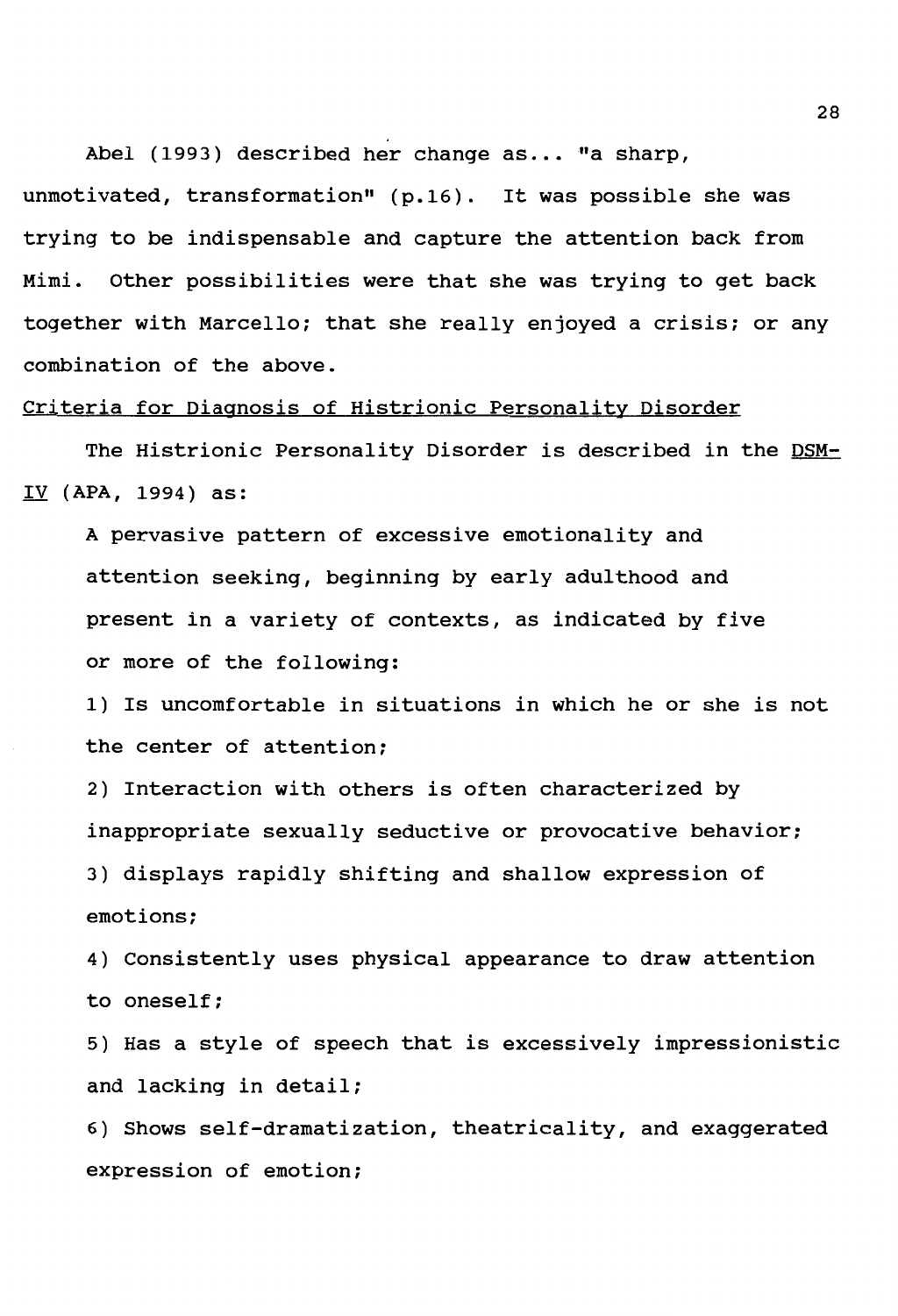7) Is suggestible i.e. easily influenced by others or circumstances;

8) Considers relationships to be more intimate than they are (pp. 557-558).

Musetta (Abel, 1993; Clement, 1989; Giocosa & Illica, 1886/1986) meets the first criterion for Histrionic PD with her first entrance. It is clear that Musetta enjoyed and sought out the center of attention. The stage directions accompanying her entrance read: "a very beautiful lady appears, with a merry, flirtatious manner, a provocative smile.... The lady, at the sight of the friends' table, slows down her pace. One would say that she had arrived at the goal of her journey" (Giocoso & Illica, 1886/1986, p. 55). The stage directions say Musetta is "struck" that she doesn't have the full attention of the table next to her). In an aside she sings:

Marcello saw me... and he isn't looking at me, the coward! That Schaunard, who laughs! They all make me cross! If I could slap! If I could scratch! But all I have at hand is this pelican! Wait! (Giocosa & Illica, p. 57).

At this point, she calls the waiter over, picks up a plate, sniffs it and says "Hey! Waiter! This plate stinks of stale fat!" and throws the plate on the ground, smashing it. outraged that she still does not have Marcello's attention, she claims she will "hit him." (Giocoso & Illica, 1896/1986, p. 57)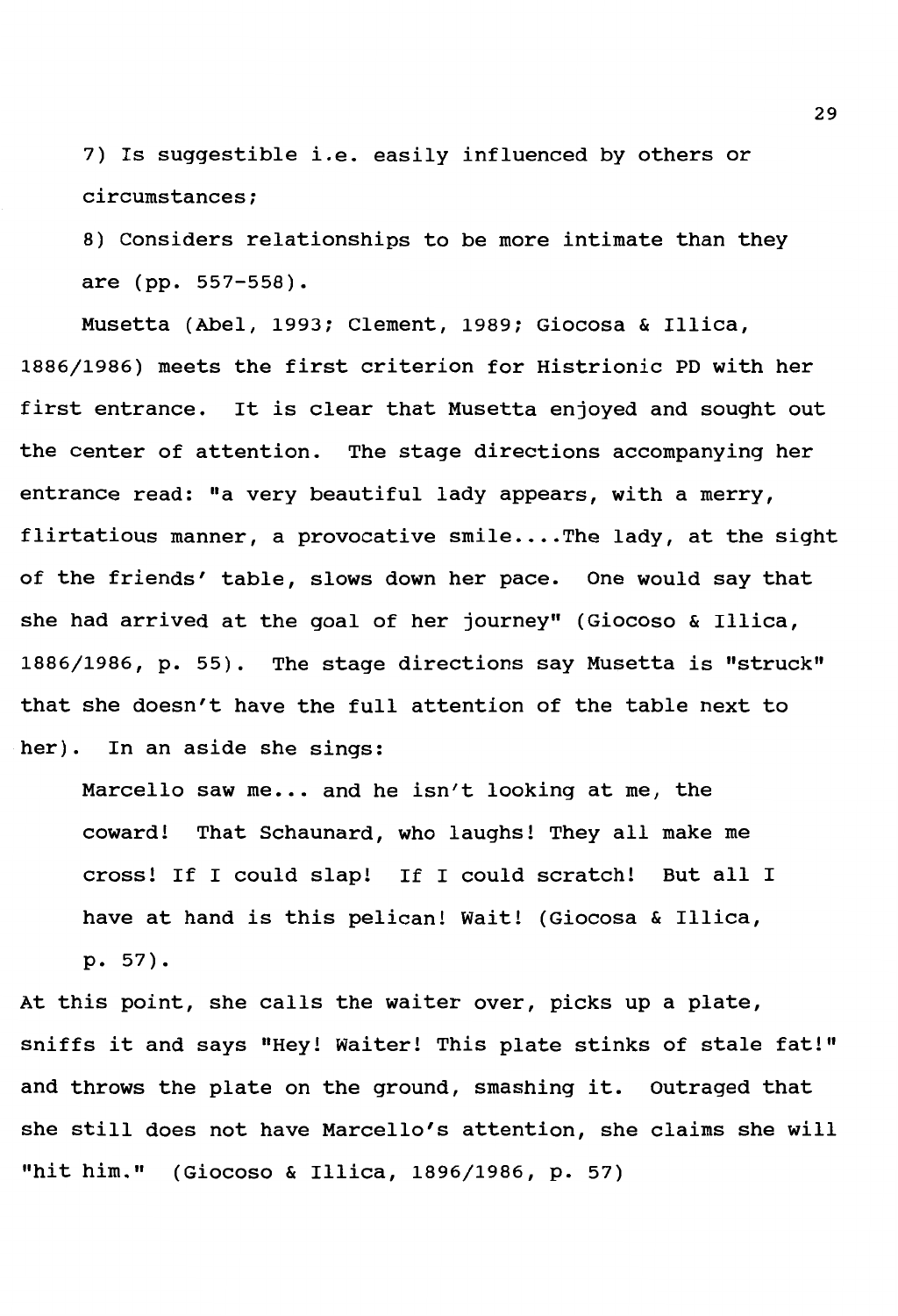Musetta (Abel, 1993; Clement, 1989; Giocosa & Illica, 1896/1986) meets the second criterion for Histrionic PD (APA, 1994) in the same scene. She already has the attention of Alcindoro, but she wants to be noticed by Marcello. She meets the third criterion by the way she shifts emotions (APA, 1994); she moves from being happy at her entrance to being angry Marcello does not notice her, to acting indifferent by singing about herself, to being infatuated with Marcello by the end of the scene. The 4th criterion is shown by Musetta's drawing attention to herself through her physical appearance (APA, 1994). Musetta is described by Gioccoso and Illica {1896/1986) as "provocative and flirtatious" {p.40). Clement {1993) spoke of her "taunting low-cut dresses" and "provocative velvets" (p. 86). Musetta meets the fifth criterion {APA, 1994) in her aria in which she sings of how everyone desires her. Criterion 6, theatricality and exaggerated expression of emotion (APA, 1994) is met in the same aria. Suggestibility, or being easily influenced, criterion 7 (APA, 1994), can be shown by the way Musetta enters the scene on the arm of one man who is doting on her, yet leaves the scene on the arm of someone else. criterion 8, "considers relationships to be more intimate than they are" (APA, 1994, p. 558), is shown in the last scene when Musetta prays for Mimi's life. During the two previous acts Musetta has not so much as looked Mimi's way, yet here she is in the last scene willing to give her life in exchange.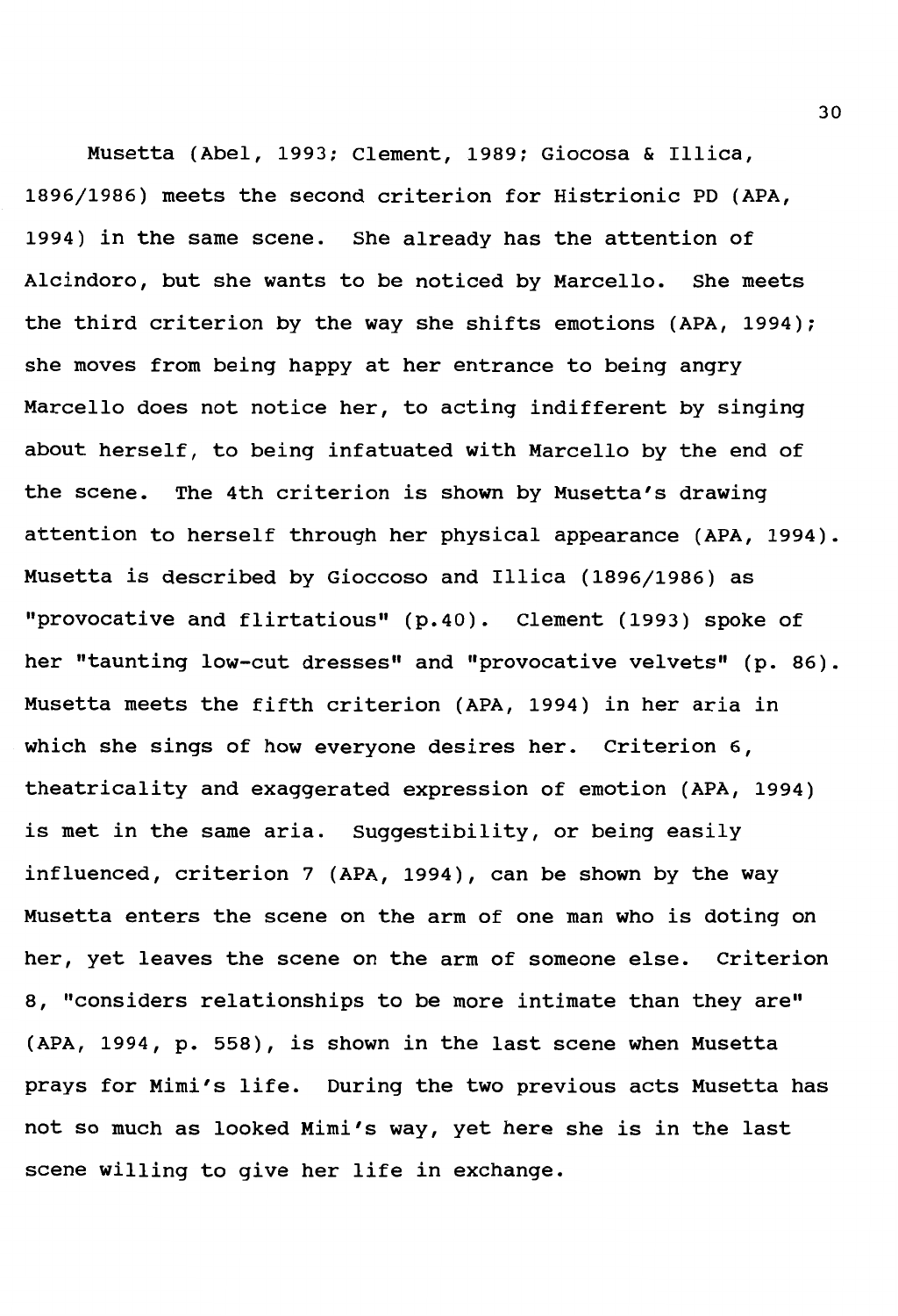Through Musetta's (Abel, 1993; Clement, 1989; Giocosa & Illica, 1896/1986) actions and interactions with others, she displays all of the criteria listed in the DSM-IV (APA, 1994) for a Histrionic PD. With the examples given above, it is possible to see a prototype of someone with a Histrionic PD at work.

### Summary and Conclusion

The purpose of this paper was to explore whether behaviors and attributes of selected characters depicted in operatic literature met the criteria for certain personality disorders established by the DSM-IV (APA, 1994). The diagnosis of personality disorders is recognized within the mental health care professions as being complex and often difficult. It was believed that readily accessible prototypes of mental disorders could be of assistance to students and practicing clinicians in gaining diagnostic clarity.

The specific PDs that were studied were the Narcissistic PD and the Anti-social PD as compared with the character Don Giovanni from Mozart's opera Don Giovanni (da Ponte, 1787/1983) and the Histrionic PD compared with Musetta from Puccini's opera La Boheme (Giocosa & Illica, 1886/1986). These characters were thought to bear strong resemblance to criteria established by the DSM-IV **(APA,** 1994).

### Results

The character Don Giovanni (da Ponte, 1787/1983), from Mozart's opera Don Giovanni, was found to meet criteria necessary to be given a diagnosis of Narcissistic PD and a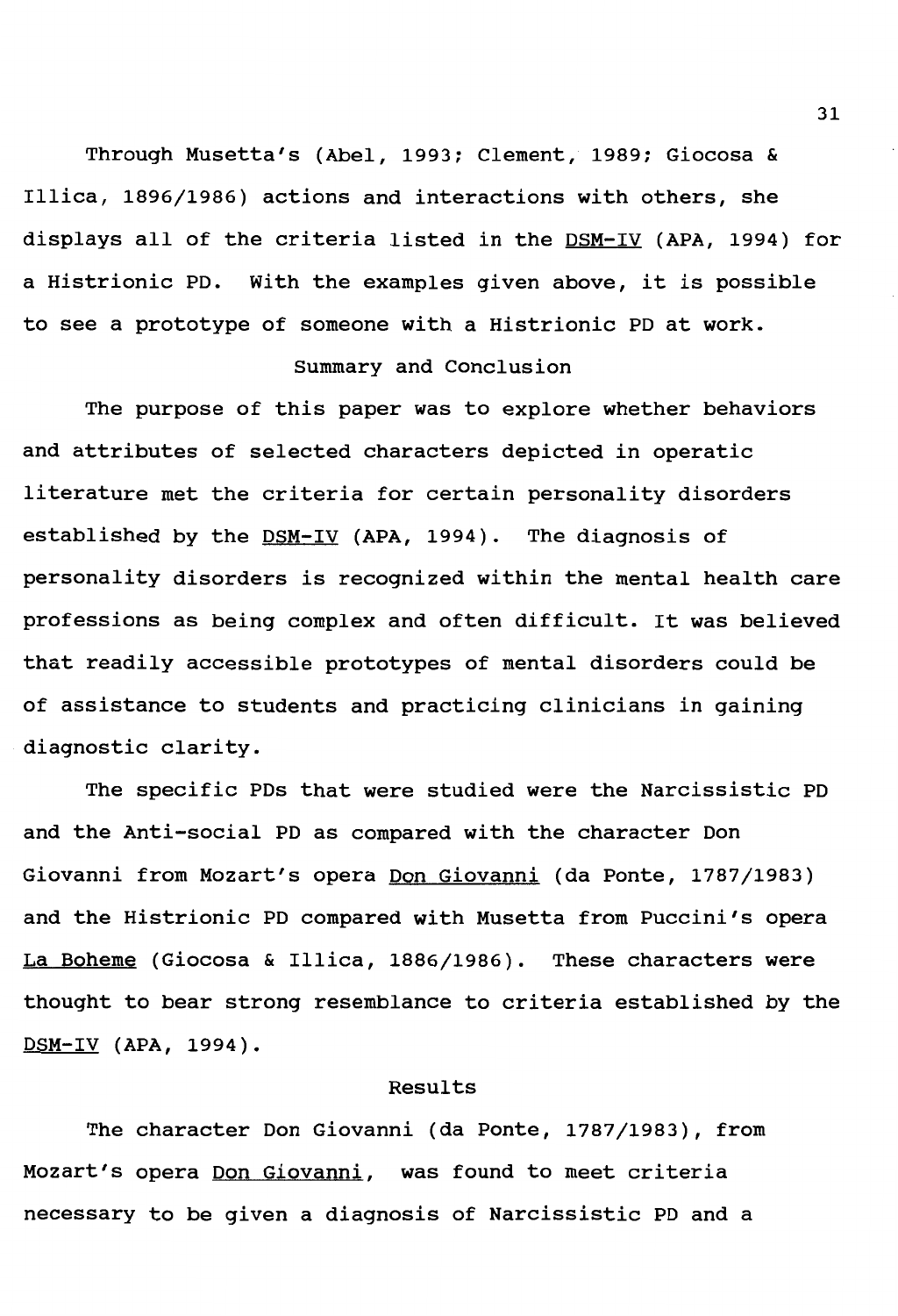possible diagnosis of Anti-social PD. The character Musetta, from Puccini's opera La Boheme (Giocosa & Illica, 1896/1986), displayed the criteria necessary to be given a diagnosis of Histrionic PD.

The operatic literature is rich with examples of persons with out-of-the-ordinary behaviors and attitudes. The findings of this study indicate that operatic literature may be a strong and largely unused source of assistance for clinicians seeking diagnostic clarity. This source could be particularly helpful when the existance of a PD is suspected. Because PDs are often difficult to diagnose, the portrayal of the operatic character's actions as well as his or her interactions with the environment could provide a prototype for clinicians. It is possible that the development and use of prototypes could assist clinician trainees and practitioners to gain a comprehensive understanding of PDs and to work more efficiently in reaching diagnoses.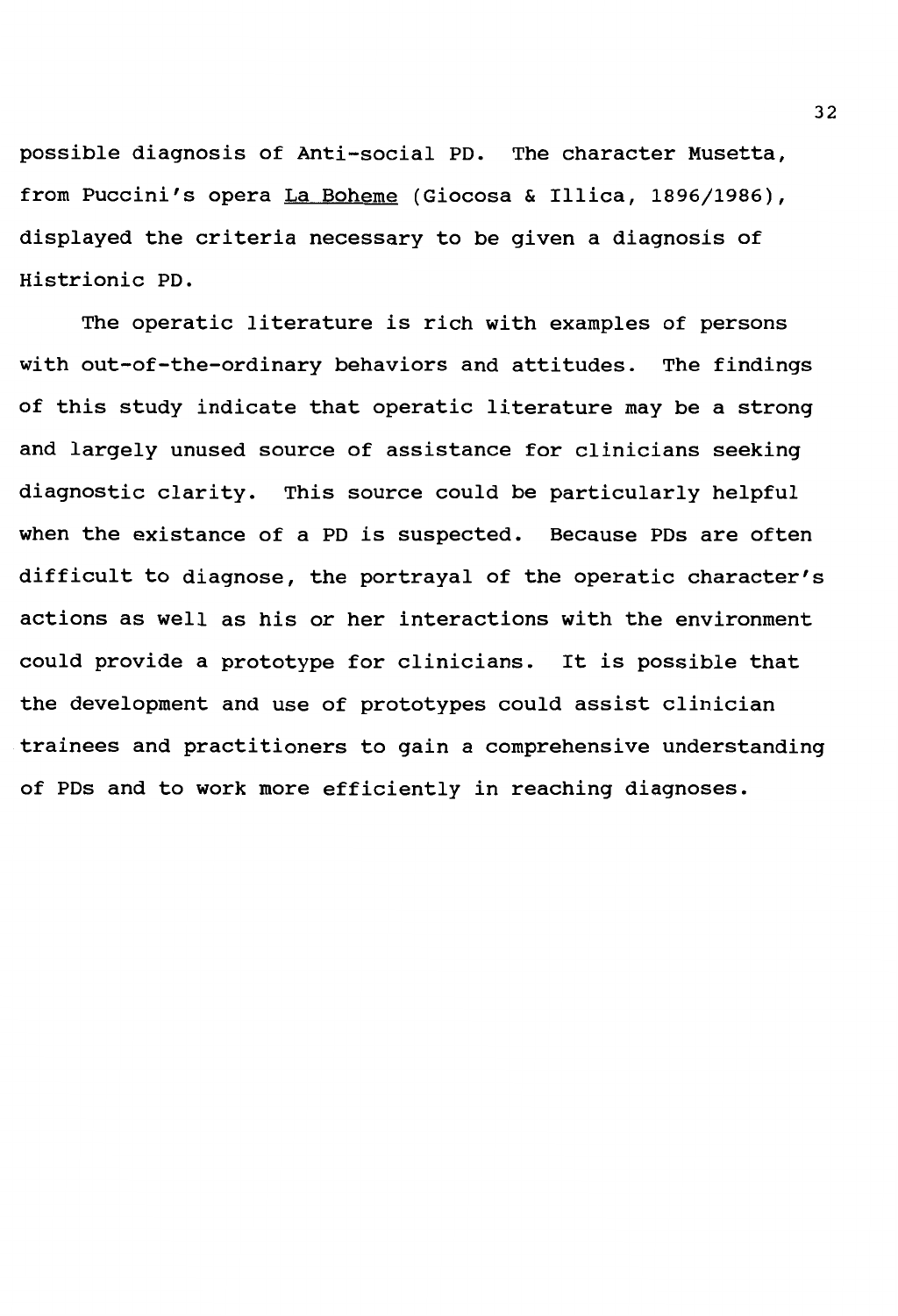#### References

Abel, S. (1993). Good girls, bad girls. Opera News, 57, 14-16.

- American Psychiatric Association. (1952). Diagnostic and statistical manual. Washington, DC: American Psychiatric Association.
- American Psychiatric Association. (1968). Diagnostic and statistical manual of mental disorders (2nd ed.). Washington, DC: American Psychiatric Association.
- American Psychiatric Association. (1980). Diagnostic and statistical manual of mental disorders (3rd ed.). Washington, DC: American Psychiatric Association.
- American Psychiatric Association. (1987). Diagnostic and statistical manual of mental disorders ( rev. 3rd ed.). Washington, DC: American Psychiatric Association.
- American Psychiatric Association. (1994). Diagnostic and statistical manual of mental disorders (4th ed.). Washington, DC: American Psychiatric Association.
- Apel, W. (Ed.). (1972) Harvard dictionary of music (2nd ed.). Cambridge, MA: Harvard University Press.
- Barlow, D. H. (1991). Introduction to the special issue on diagnosis, dimensions, and  $DSM-IV$ : The science of classification. Journal of Abnormal Psychology, 100, 243-244. Benjamin, L. s. (1993). Interpersonal diagnosis and treatment of personality disorders. New York: Guilford.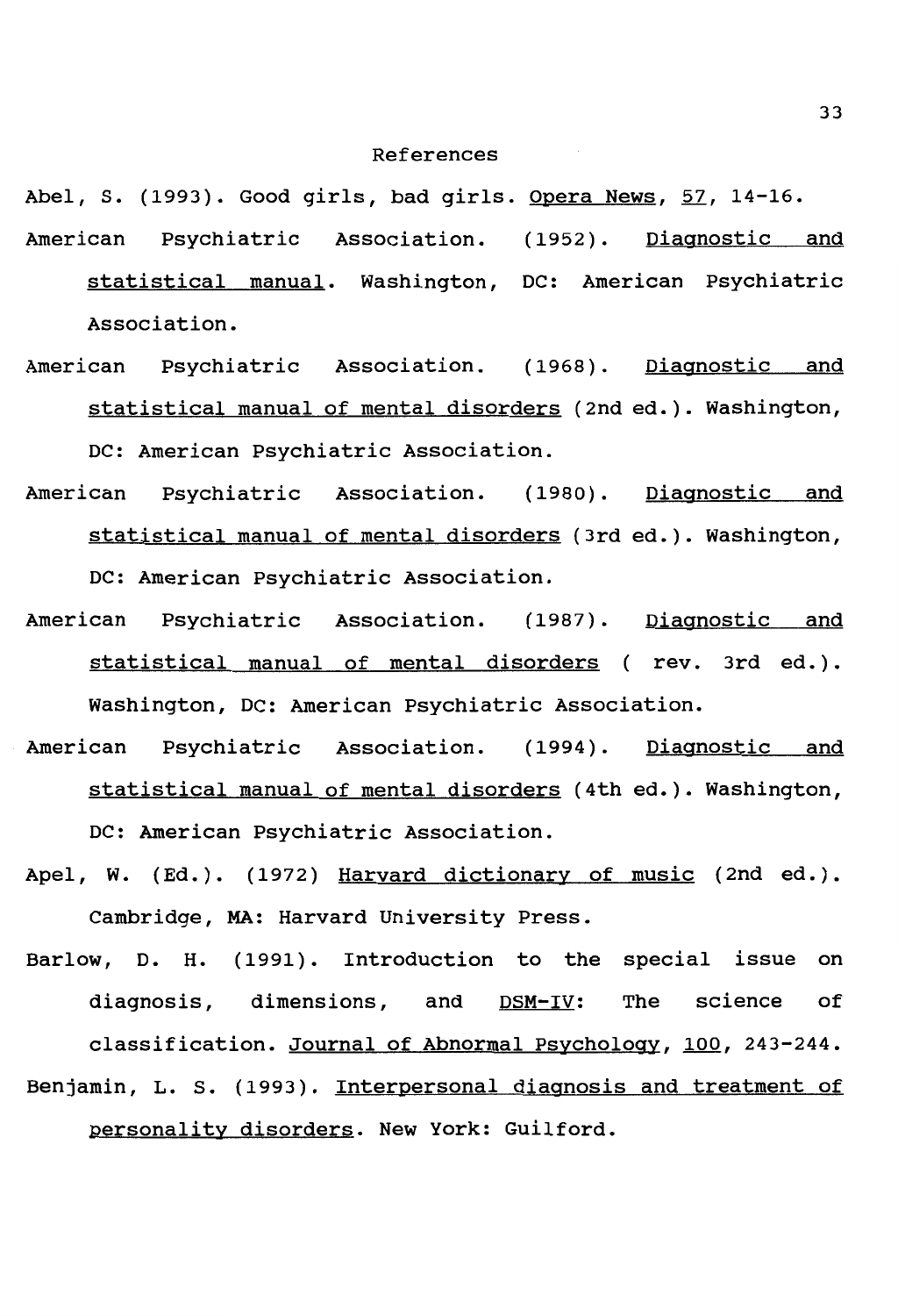- Budden, J. (1994). The musical world of the young Puccini. In **w.**  Weaver & s. Puccini (Eds.), The Puccini companion (pp.39-60). New York: **w. w.** Norton & Company.
- Clement, c. (1989). Opera. or the undoing of women. Minneapolis, MN: University of Minnesota Press.
- Costello, c. G. (1996). Personality characteristics of the personality disordered. New York: John Wiley & Sons.
- Cross, **M.** (1955). The New Milton Cross complete stories of the great operas. Garden City, NY: Doubleday.
- da Ponte, L. (1983). Don Giovanni (N. Platt & L. Sarti, Trans.). London: John Calder. (Original work published 1787)
- Davis, R. T., Blashfield, R. K., & McElroy, Jr, R. A. (1993). Weighing criteria in the diagnosis of personality disorder: A demonstration. Journal of Abnormal Psychology, 102, 319-322. Donington, R. (1990). Opera and its symbols. New Haven, CT: Yale

University Press.

- Emerson, J., Pankrantz, L., Joos, S., & Smith, S. (1994). Personality disorders in problematic medical patients. Psychosomatics, 35, 469-474.
- Frances, A. J., Widiger, T. A., & Pincus, H. A. (1989). The development of DSM-IV. Archives of General Psychiatry, 46, 373-375.
- Feighner, J. P. , Robins, E. , Guze, s. G. , Woodruff, R. A. , Winokur, G., & Munoz, R. (1972). Diagnostic criteria for use in psychiatric research. Archives of General Psychiatry. 26, 57- 63.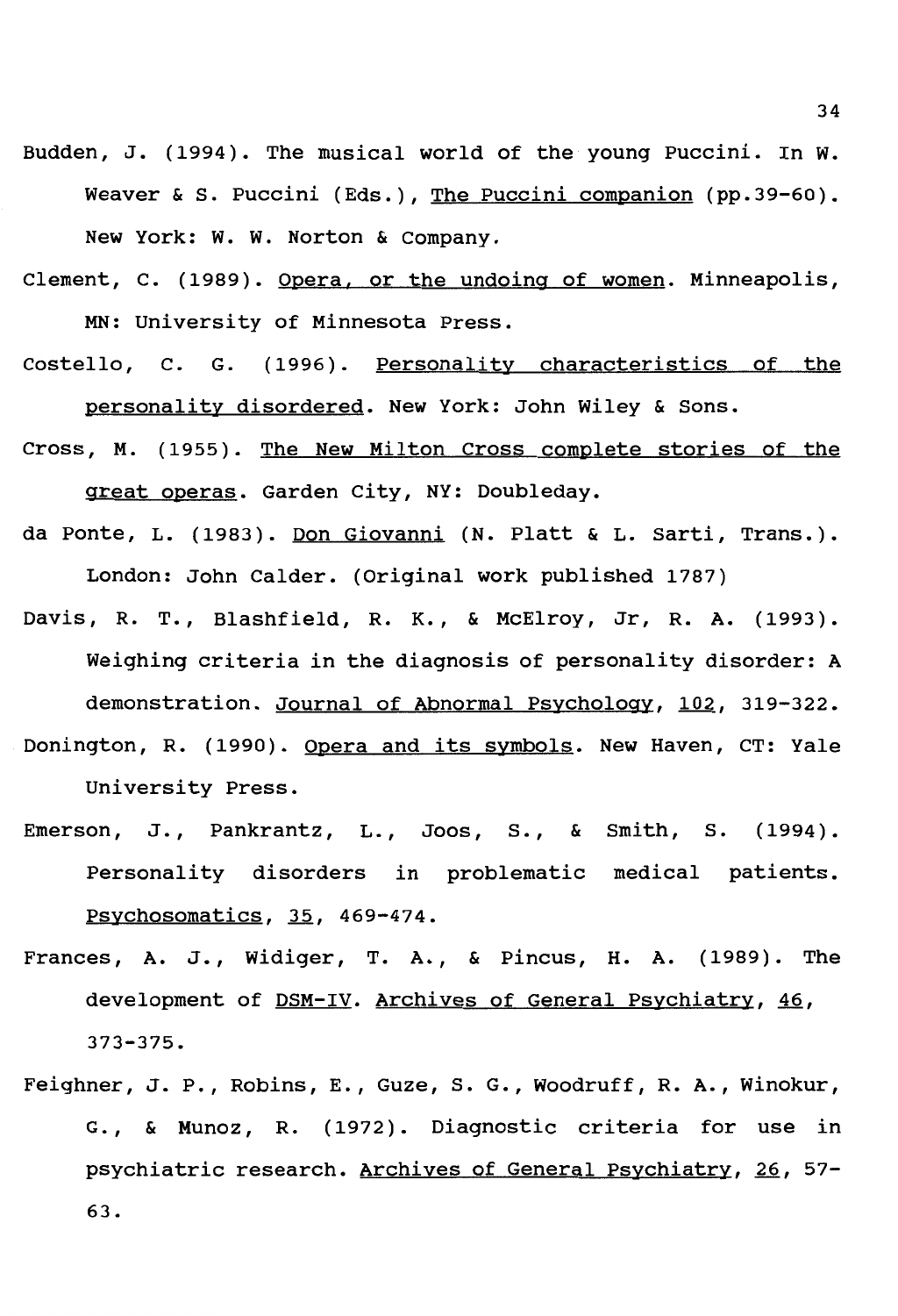- Giacosa, G., & Illica, L. (1986). La Boheme (A. Groos & R. Parker Trans.). New York: Cambridge University Press. (Original work published 1896)
- Grob, G. N. (1991). Origins of the DSM-I: A study in appearance and reality. American Journal of Psychiatry, 148, 421-431.
- Grout, D. J., & Williams H. W. (1988). A short history of opera (3rd ed.). New York: Columbia University Press.
- Gunderson, J. G. (1988). Personality disorders. In **A. M.** Nicholi, Jr. (Ed.), The New Harvard quide to psychiatry (pp.337-357). Cambridge, MA: Harvard University Press.
	- Kendler, K. s. (1990). Toward a scientific psychiatric nosology: strengths and limitations. Archives of General Psychiatry, 47, **969-973.**
	- **Kirk,** S. **A.,** & Kutchins, H. (1994). The selling of **DSM.**  Hawthorn, NY: Aldine De Gruyter.
	- Mann, A.H., Jenkins, R., cutting, J. c., & Cowen, P. J. (1981). The development and use of standardized assessment of abnormal personality. Psychological Medicine, 11, 839-847.
	- Millon, T. (1981). Disorders of personality DSM III Axis II. New York: John Wiley & Sons.

Murger, H. (1848). Scenes de la vie de Boheme. Paris: Levy. Nurnberg, H. G., Raskin, M., Levine, P. E., Pollack, s., Siegel,

o., & Prince, R. (1991). The co-morbidity of borderline personality disorder and other DSM-III-R axis-II personality disorders. American Journal of Psychiatry, 148, 1371-1377.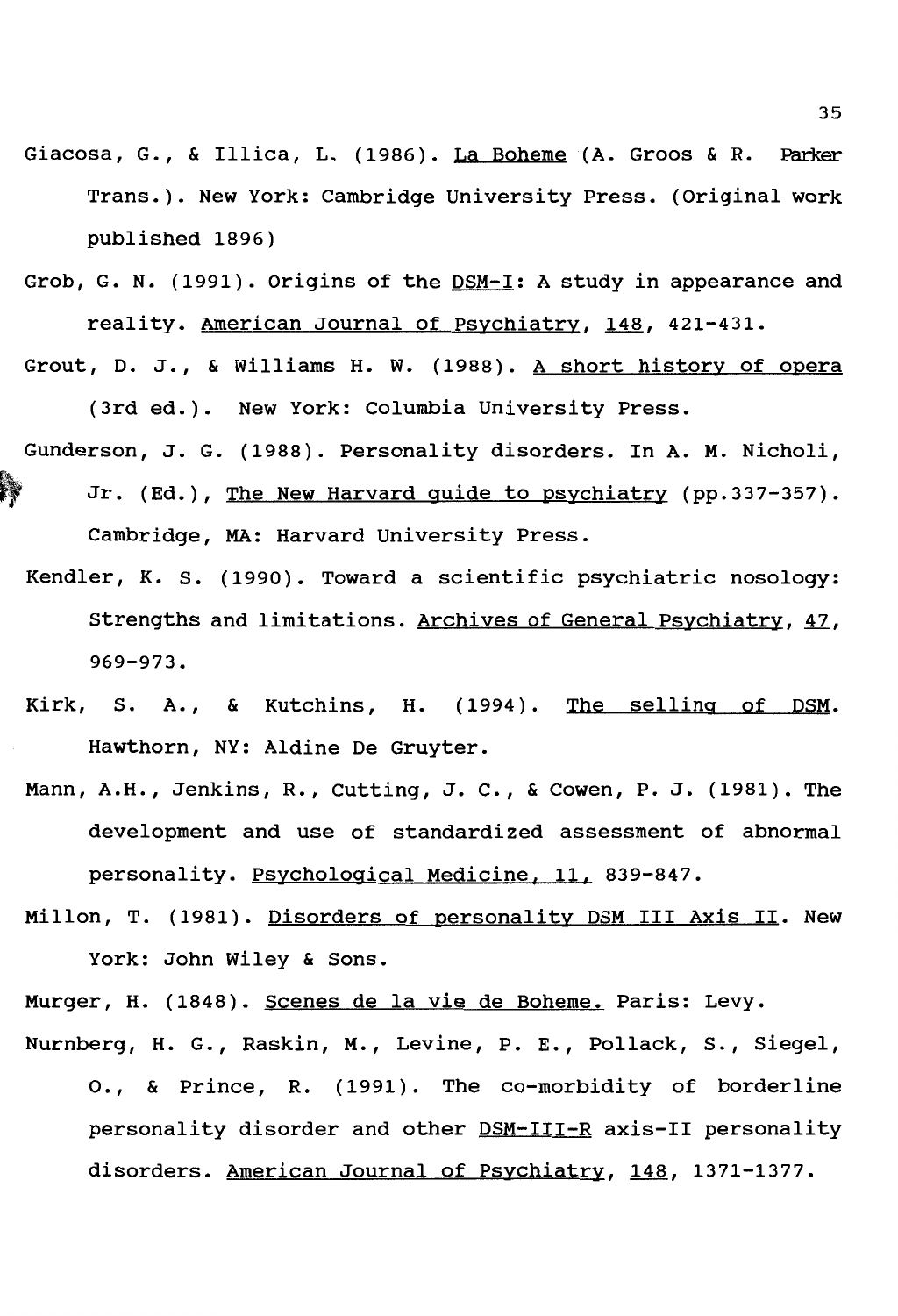- Regier, D. A., Goldberg, I. D., & Taube, C. A. (1978). The de facto US mental health services system. Archives of General Psychiatry, 35, 685-693.
- Schurman, R. A., Kramer, P. D., & Mitchell J.B. (1985). The hidden mental health network. Archives of General Psychiatry. 42, 89- 94.
- Seligman, L. (1990). Selecting effective treatments. San Francisco, CA: Jossey-Bass.
- Tryer, P., Alexander, M. s., Cicchetti, D., & Cohen, M. s. (1979). Reliability of a schedule for rating personality disorders. British Journal of Psychiatry. 135. 168-174.
- Widiger, T. A., Frances, A. J., Pincus, H. A., Davis, W. w., & First, M. B. (1991). Toward an empirical classification for the DSM-IV. Journal of Abnormal Psychology, 100, 280-288.
- World Health Organization. (1948). Manual of the international statistical classification of diseases, injuries, and causes of death (6th ed.). Geneva: World Health organization.
- World Health Organization. (1955). Manual of the international statistical classification of diseases. injuries. and the causes of death (7th ed.). Geneva: World Health Organization. World Health Organization. (1968). Manual of the international statistical classification of diseases. injuries. and causes of death (8th ed.). Geneva: World Health Organization.
- World Health Organization. (1975). Manual of the international statistical classification of diseases, injuries, and causes of death (9th ed.). Geneva: World Health Organization.